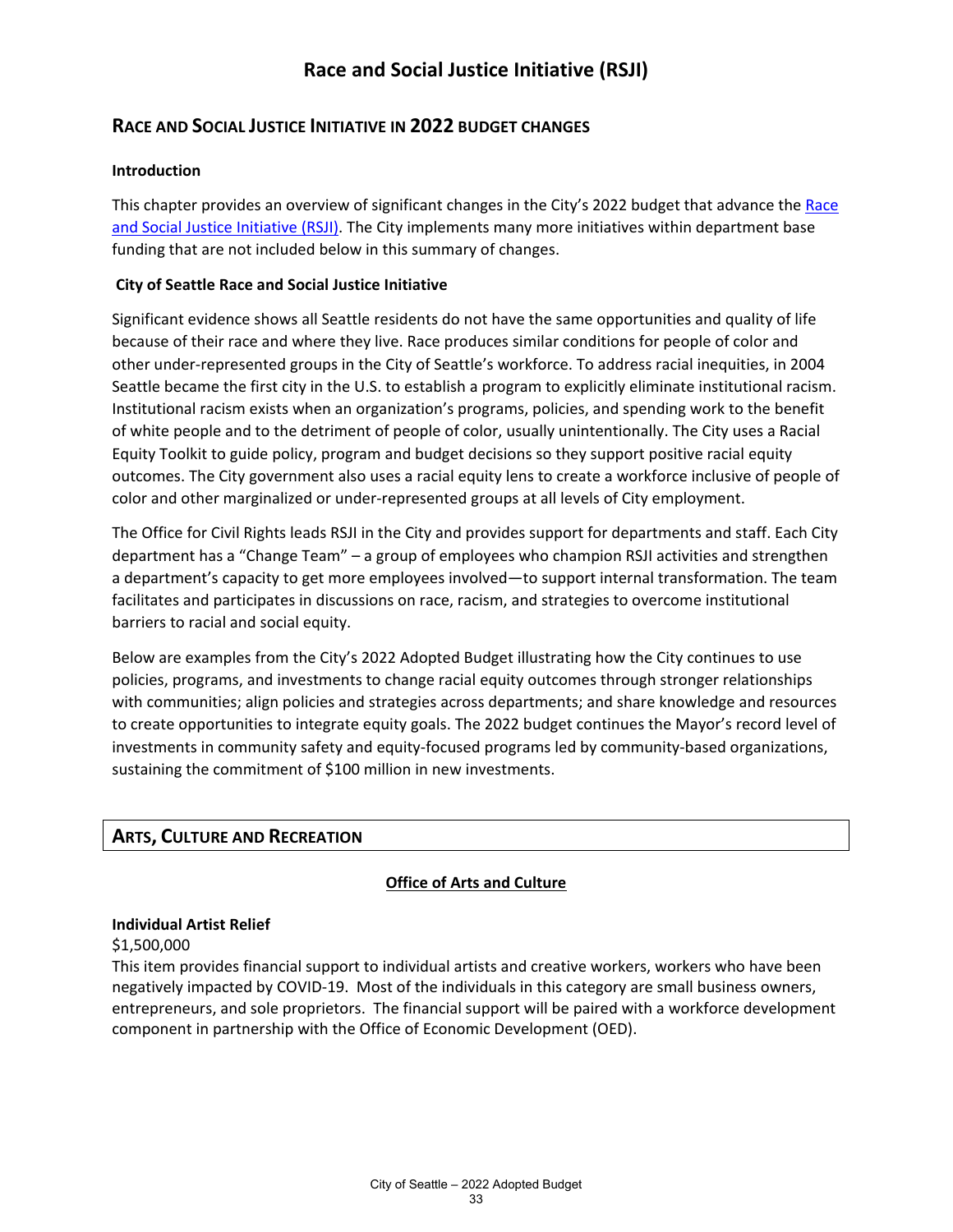## **Equity and Cultural Education**

\$500,000

This item continues funding for the Equitable Communities initiative Task Force in 2022. The City Council reduced funding in the 2022 Adopted Budget for the Equitable Communities Initiative (ECI) Task Force recommendations, reducing the Equity and Cultural Education Fund by \$4.5 million (\$3.5 million reduction to DEEL and \$1.5 million reduction to ARTS) leaving an appropriation of \$500,000 in ARTS in 2022.The goal is to increase leadership and empowerment opportunities for BIPOC youth through the creation of culturally-relevant programming. Arts will be directing the funds to provide:

- Culturally-relevant youth and family programming and classroom residences with BIPOCcentered cultural institutions, museums and other informal learning spaces during the school day
- Cultural education programs outside of school by BIPOC-led creative youth development organizations
- Awards for BIPOC youth who want to engage in arts & culture on their own terms (e.g. buying instruments + individual lessons)

## **Seattle Parks and Recreation Department**

## **Formalize Rec'N the Streets Program**

\$10,000

This item transfers \$660,000 from multiple funds with SPR's budget to formalize a mobile recreation pilot, Rec'N the Streets, which delivers programming in partnership with community using neighborhood-based data and equity maps.

## **MPD Funding Realignment for HR/Workforce Equity (see Capital Changes)**

\$700,000

The 2022 Adopted Budget reallocates \$700,000 of Seattle Park District (MPD) resources from SPR's capital budget for Acquisitions (MC-PR-21001) to support an ongoing investment in the department's Human Resources Team. This change supports a revised service model that advances SPR's vision of becoming an anti-racist organization and is aligned to meet the growing demand for services from a department with over 1,000 regular positions and an additional 800-1,000 temporary staff throughout the year. These resources will allow SPR to increase HR support by 4.25 FTE to 16.0 FTE total, bringing its ratio of FTE to HR staffing into alignment with similarly sized departments. Specifically, this adds:

- a Workforce Equity Advisor (1.0 FTE)
- a Training Coordinator dedicated to anti-racism training deliverables (1.0 FTE);
- an HR Business Partner for the Grounds Maintenance Division (1.0 FTE);
- increases capacity for performance reporting (0.5 FTE), leave of absence (0.5 FTE), and managerial needs (0.25 FTE);
- and reclasses 4.0 positions to Strategic Advisor and Manager roles to better align with their job duties and increased supervisory roles.

Please see the capital changes section of the adopted budget for the corresponding reduction to SPR's Capital Improvement Program.

### **MPD Funding Realignment for Departmental Equity Team (see Capital Changes)** \$300,000

The 2022 Adopted Budget reallocates \$300,000 of Seattle Park District (MPD) resources from SPR's capital budget for Acquisitions (MC-PR-21001) to support an ongoing investment in SPR's Equity Team.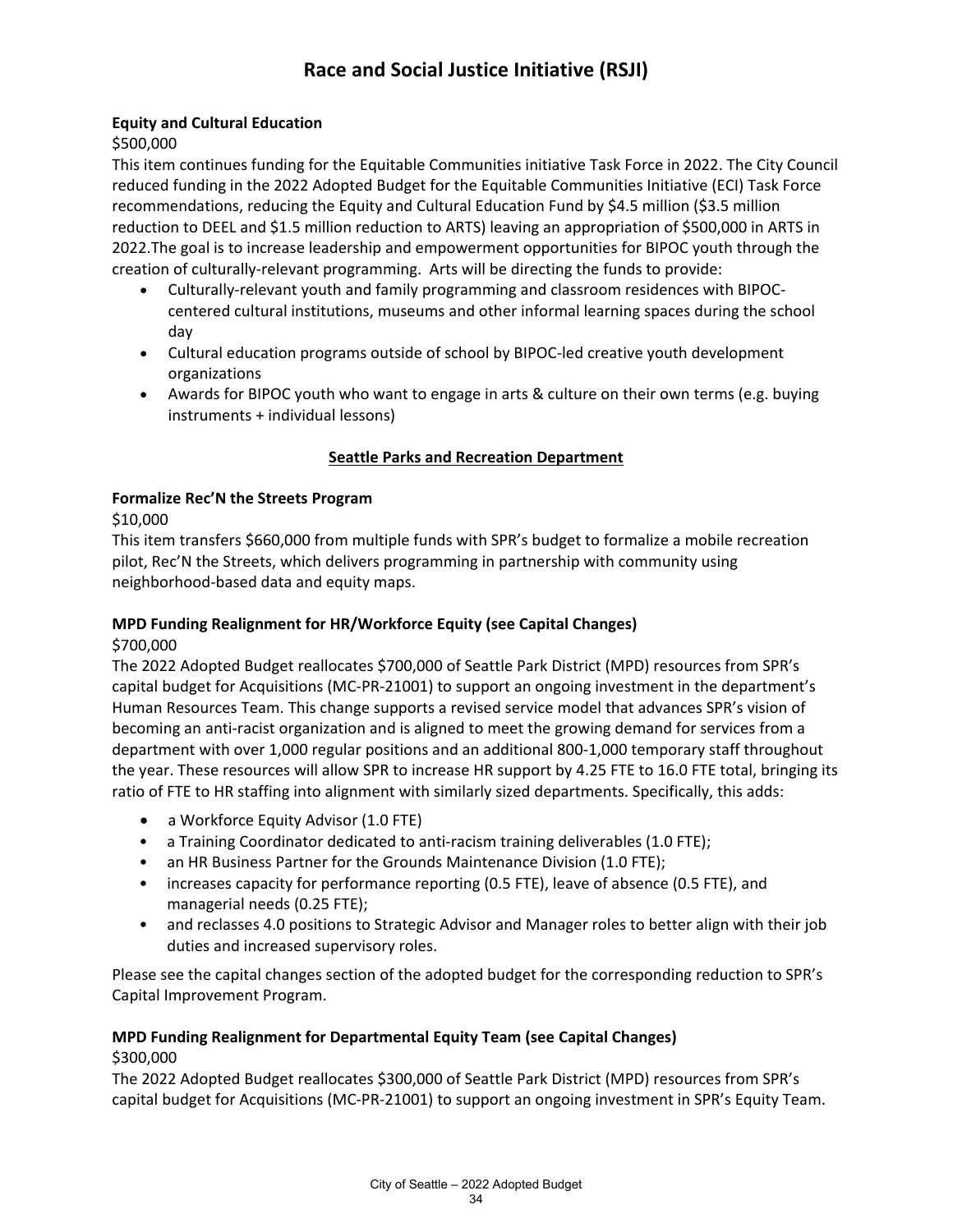This change creates a dedicated, centralized team to work with staff across divisions to establish unified goals and educational curriculums centered around equity. The funding for this change is \$600,000, including \$300,000 from the MPD capital budget and an additional \$300,000 from the net-zero reallocation of base operating costs.

Specifically, this adds three Strategic Advisors to plan, develop and implement equity strategies and structurally embed RSJI policies and practices across the department. Two positions will be added in the Superintendent's office and one position will be added in the Parks and Environment Division. In addition, this item provides the department's Change Team with a small annual budget for supplies.

Please see the capital changes section of the budget for the corresponding reduction to SPR's Capital Improvement Program.

## **MPD Funding Realignment for Equitable Park Development Fund (see Capital Changes)** \$300,000

The 2022 Adopted Budget reallocates \$300,000 of Seattle Park District (MPD) resources from SPR's capital budget to SPR's operating budget to begin to transition the Major Projects Challenge Fund to a new Equitable Park Development Fund as recommended by the Park District Oversight Committee (PDOC) in 2020. The investment will focus on partnering with communities and community groups to make improvements to parks and park facilities in neighborhoods that have a history of racial disparities in access to green space and in safety from environmental harms. This change also adds two FTE per PDOC's recommendation to lead this work within the department.

Please see the capital changes section of the budget for the corresponding reduction to SPR's Capital Improvement Program.

#### **Language Premium Staff Stipend**

Various Departments

#### \$440,000

This item increases ongoing appropriation authority for language services stipends. Per the Coalition of City Unions collective bargaining agreement, City employees who are multilingual and provide language services, such as interpretation and translation, to communicate with clients and/or other employees in business-related situations are now eligible for a monthly language premium stipend. The amounts in the 2022 budget are estimates based on the eligible employees from 2021. This budget action acknowledges the additional value contributed by employees who speak multiple languages.

#### **After-School Program for Resettled Children living at or near Magnuson Park**

#### \$171,000

This item adds one-time funding to contract with an organization, such as Kids and Paper, that helps resettled children who are predominately low-income and living in or near Magnuson Park, to acclimate through creative arts and other programs.

#### **Community Involvement in the Garfield Super Block Project**

#### \$188,000

This item adds one-time funding to contract with a community organization to support community involvement in the Garfield Super Block Project. Funding will support staffing, artist stipends, and events.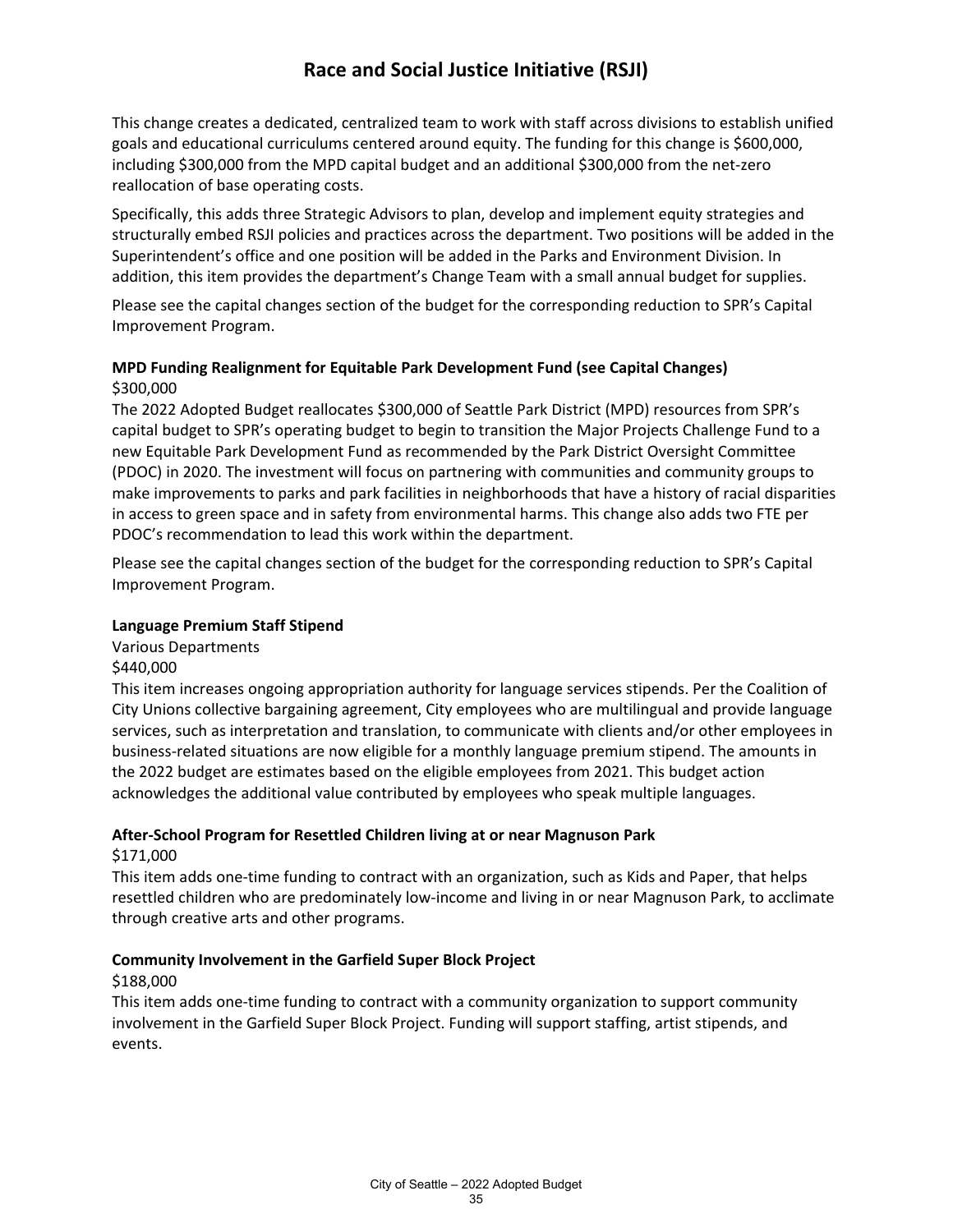## **EDUCATION AND HUMAN SERVICES**

## **Department of Education and Early Learning**

#### **Equitable Communities Initiative**

\$4,000,000

This item continues funding for an Equity and Cultural Education Fund. City Council reduced funding for the Equitable Communities Initiative Task Force recommendations by \$14 million in the 2022 Adopted Budget, relative to the Executive's proposed budget, and changed appropriations to one-time funding. The Council issued a Statement of Legislative Intent that they will work with the Executive to try to identify ongoing funding to sustain the commitment to the recommendations. The Equity and Cultural Education Fund was reduced by \$4.5 million (\$3.5 million reduction to DEEL and \$1.5 million reduction to ARTS) leaving an appropriation for 2022 of approximately \$500,000 in DEEL and \$500,000 in ARTS. Total one-time funding for the initiative over 2021-22 is therefore \$7 million including the \$6 million provided in the 2021 budget.

Some of the funding will support administrative costs to operate the program. Activities supported by the Fund include:

- 1. Youth leadership and cultural education
- 2. Family support and engagement
- 3. Educator diversity and professional/organizational development

Participants in these activities may be youth, families, educators, and/or community-based organizations. While the Fund prioritizes BIPOC-led community-based organizations and sole proprietors, it does not preclude partnerships with formal education systems and institutions. Funds may also be used to support organizational development for BIPOC-led non-profits and evaluation activities.

#### **Programming for Black Girls/Young Women and Queer/Transgender Youth**

#### \$375,000

This item provides one-time funding from the General Fund for culturally responsive and identifyaffirming programming for Black girls and young women as well as Black queer and transgender youth.

#### **Culturally Responsive After-School Programming**

#### \$500,000

This item adds ongoing General Fund and a Strategic Advisor 1 for culturally responsive after-school programming for middle and high school students, with a priority for programs that support immigrant and refugee youth and provide in-language support.

#### **Human Services Department**

#### **Maintain Keiro Enhanced Shelter Units (125 units)**

#### \$6,587,625

The Keiro building in the Central District is planned to house a 125-unit, 24/7 non-congregate enhanced shelter starting in the fall of 2021. The shelter will be operated by Africatown Community Land Trust whose goal is to acquire, steward and develop land assets that are necessary for the Black/African diaspora community to grow and thrive in place in the Central District. The shelter will serve single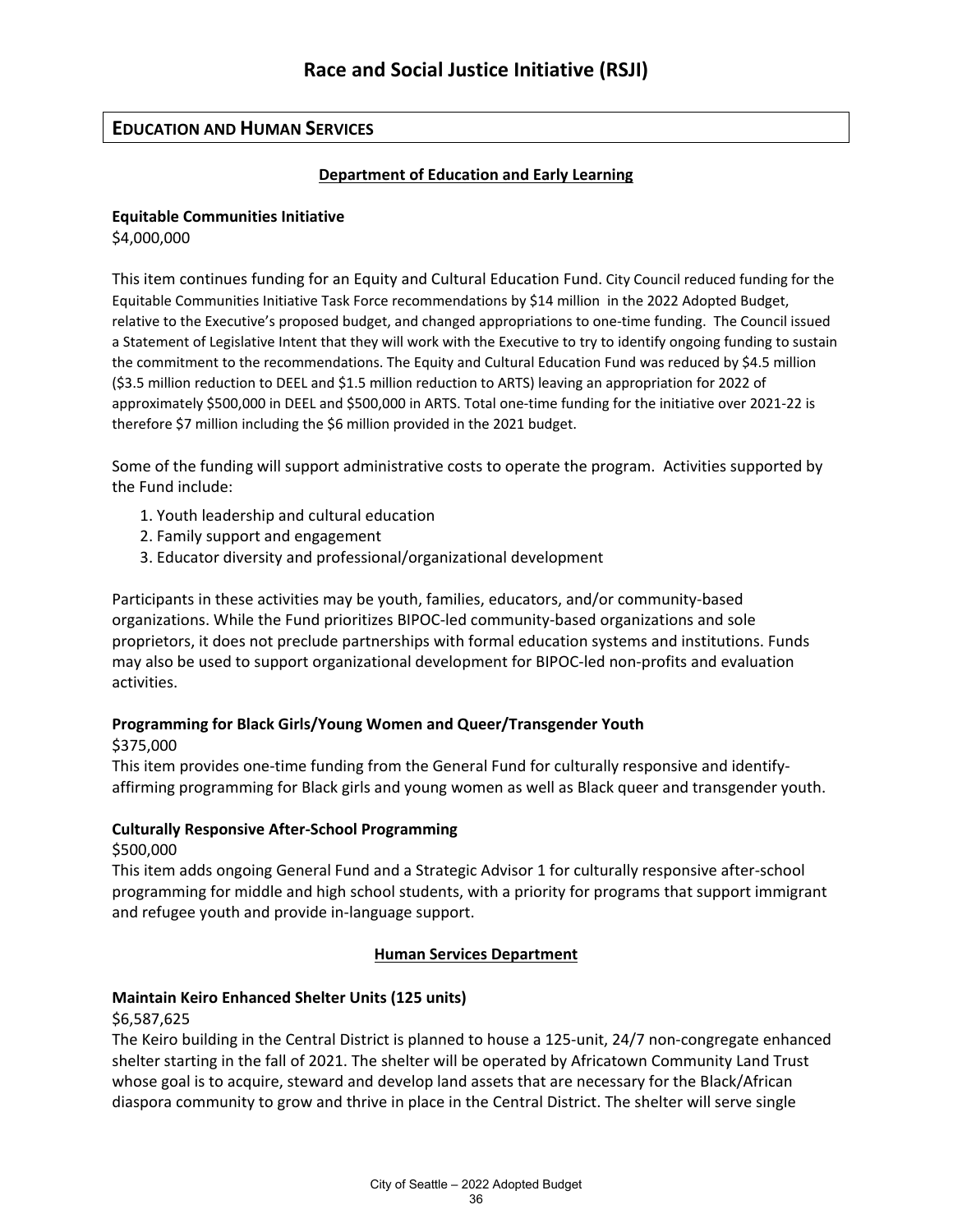adults with culturally responsive services, case management, housing navigation services, and behavioral health support.

#### **Gender-Based Violence Victims Services**

\$875,000

This proposal adds funding for community-based victim services and addresses a 2022 funding gap due to a reduction of fines and fees from offenders due to changes in State law and increased diversion programs. Victims of gender-based violence are disproportionately BIPOC young women and children. These programs give victims of sexual violence the support they need to move forward in their lives with the physical, emotional and debilitating pain and trauma they experience. These programs provide a support system to those survivors who may otherwise live in isolation.

#### **Investments to Address Hate Crimes**

#### \$400,000

This funding will continue the 2021 investments made in Ordinance 126308 to address the increase in hate crimes and bias that disproportionately affect the Asian American and Pacific Islander Community in Seattle. Two programs will be continued:

- Community Based Organization Intervention Funding, including advocacy, counseling, mental health support, trauma response, and care.
- Innovation Funds to Community Based Organizations.

#### **Visiting Nurse Project**

#### \$150,000

This item will provide funding to hire a Registered Nurse (RN) to provide home based nursing care to approximately 200 individuals within communities that have higher rates of serious health conditions or deaths which are disproportionately communities of color. This funding will integrate a nursing component into African American Elders Program (AAEP) care coordination and family caregiver support services. This position is essential to supporting the most vulnerable elders especially in emergency situations by providing culturally appropriate and trusted social and health resources.

## **Reentry Programs for Formerly Incarcerated individuals (Equitable Communities Initiative)** \$375,000

This item funds contracted organizations to provide reentry programs for formerly incarcerated individuals. The goals of the programs are to decrease the likelihood that individuals will reoffend and increase the likelihood of attaining meaningful employment. This program was recommended by the Equitable Communities Initiative Task Force. Total one-time funding for the initiative over 2021-22 is \$1,875,000, including the \$1,500,000 provided in the 2021 budget.

## **Culturally Responsive & Inclusive Access to Healthcare (Equitable Communities Initiative)** \$250,000

This item funds community-based organizations, including local community health boards, to provide access and entry to appropriate, desired, and impactful health care, including the provision of technical assistance to health care providers around the specific needs of specific communities. This program was recommended by the Equitable Communities Initiative Task Force. Total one-time funding for the initiative over 2021-22 is \$1,250,000, including the \$1,000,000 provided in the 2021 budget.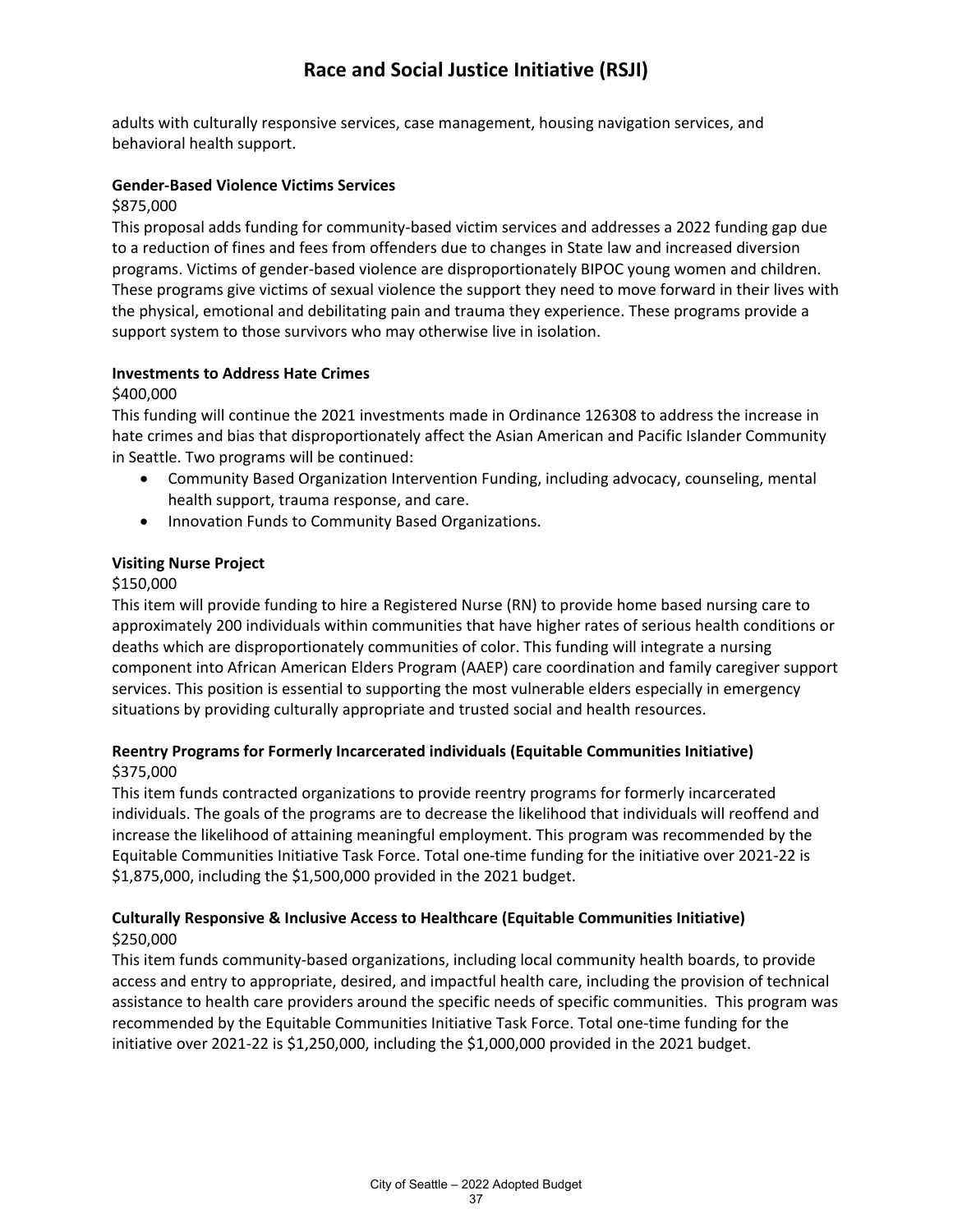## **Culturally Responsive & Inclusive Direct Healthcare (Equitable Communities Initiative)** \$375,000

This item funds programs for Community Health Centers and community-based organizations. Contracted organizations will provide innovative and alternative ways to achieve health and healing for communities that have historically had a higher rate of negative health disparities. This program was recommended by the Equitable Communities Initiative Task Force. Total one-time funding for the initiative over 2021-22 is \$1,875,000, including the \$1,500,000 provided in the 2021 budget.

#### **Farm to Table (Equitable Communities Initiative)**

### \$50,000

This item increases funding for Farm to Table, which works with local farmers to provide locally grown and produced foods to preschool and after school programs and offers nutrition education. Participants in the program are children and families who disproportionately identify as BIPOC. This program was recommended by the Equitable Communities Initiative Task Force. Total one-time funding for the initiative over 2021-22 is \$250,000, including the \$200,000 provided in the 2021 budget.

## **Funding for Services from agencies specializing in American Indian and Alaska Native populations** \$1,200,000

Building upon the one-time funding in the 2021 budget, this item provides on-going funding to support programs that reduce the disproportionate impacts of homelessness, domestic violence, sexual assault and violence on American Indian/Alaska Native (AIAN) communities.

## **Regional Peacekeepers Collective**

#### \$1,500,000

This budget item transfers funding from Seattle Police Department to the Human Services Department to fund community safety investments in the Regional Peacekeepers Collective for approximately 18 months. The goal of the Regional Peacekeepers Collection is to prevent and eliminate youth gun violence by ensuring sustainable conditions that allow young people to live and be healthy, happy, hopeful, safe, and thriving.

## **Programs for Gender-Based Violence provided by an agency serving the Native community**  \$126,000

The City Council added \$126,000 ongoing General Fund dollars to the Human Services Department (HSD) for programs supporting survivors of gender-based violence provided by an agency serving the Native community, such as Mother Nation. Increasing City funding for Mother Nation's community safety and gender-based violence programming in 2022 from \$408,764 to \$534,764, an increase of 31 percent.

#### **Services and Programming for East African Seniors**

## \$130,000

The City Council added \$130,000 to the Human Services Department (HSD) to fund wraparound services and programming at senior centers focused on serving the East African community at a variety of locations, and imposed a proviso.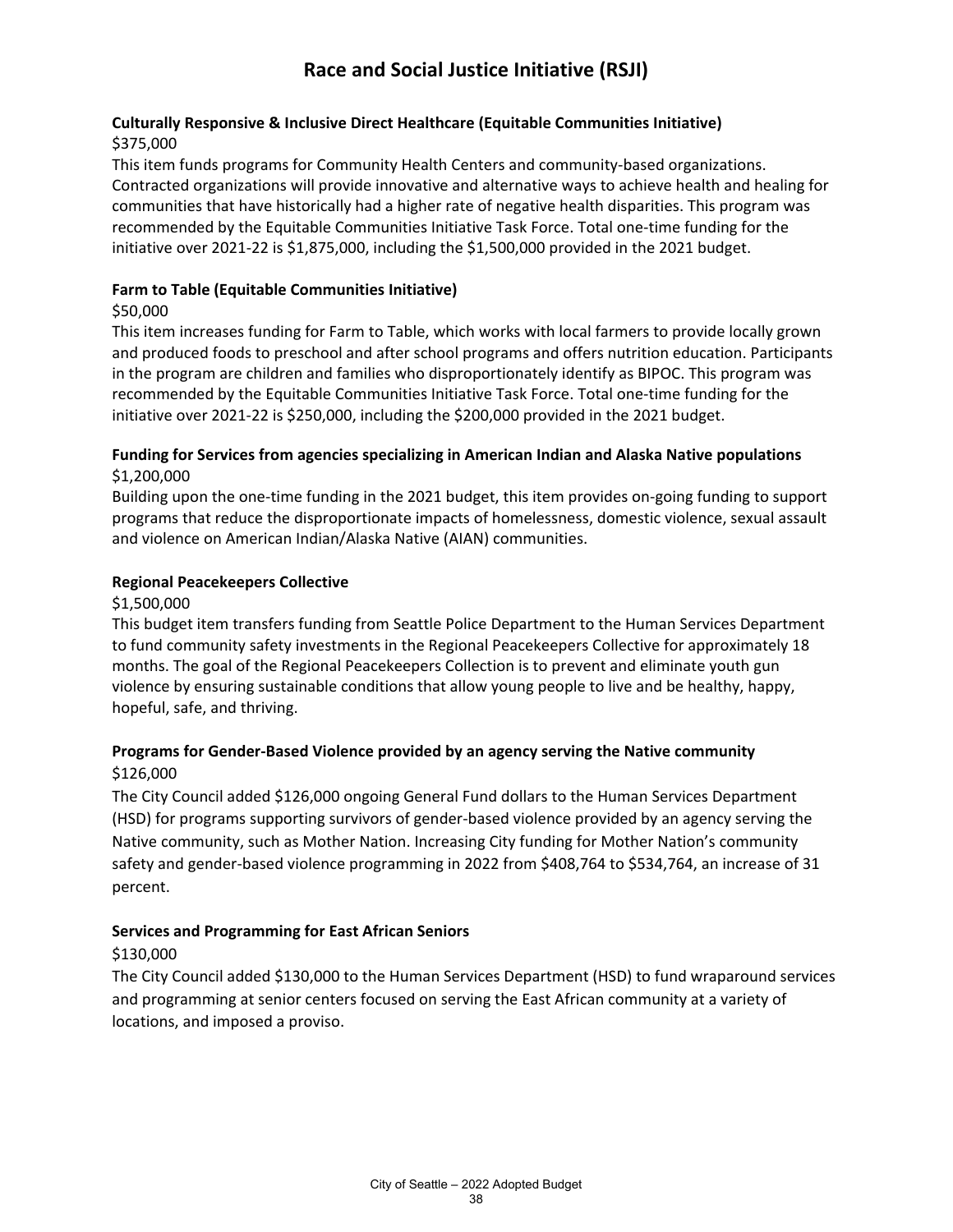#### **Survey to Inform the Design of a New Behavioral Health Facility** \$200,000

The City Council added \$200,000 in one-time General Fund dollars to the Human Services Department's (HSD's) 2022 budget to help fund a survey to inform the design of a new in-patient behavioral health facility primarily, but not exclusively, serving Alaska Native and American Indian patients, such as the Thunderbird Treatment Center operated by the Seattle Indian Health Board. The survey would provide input from residents' relatives and community interests on culturally attuned design and features to consider in a relocated and expanded treatment center.

#### **Expand Mental and Behavioral Health Services for the Duwamish Tribe**

#### \$360,000

The City Council added \$360,000 GF to the Human Services Department (HSD) to expand mental and behavioral health services for the Duwamish Tribe.

## **One-time Funding to HSD for a Community Health Center Addressing Health Disparities in the BIPOC Community**

#### \$500,000

The City Council added \$500,000 GF in one-time funding to the Human Services Department (HSD) to coordinate a Request for Proposal (RFP) for a community-led process to create a community health center addressing the ongoing disproportionate impacts of generations of systemic racism and oppression against the Black, Indigenous, and People of Color (BIPOC) community.

## **LIVABLE & INCLUSIVE COMMUNITIES**

#### **Seattle Department of Construction and Inspections**

#### **Race and Social Justice Initiative Staffing**

#### \$168,105

This item adds ongoing budget and position authority for a new staff person fully dedicated to advancing the Race and Social Justice Initiative (RSJI) in SDCI. This position will add essential expert-level guidance regarding succession planning, leadership training and development, and change management. The position will also support City-wide initiatives such as the Seattle Promise program. This item is funded through SDCI's Construction and Inspections Fund. The total amount includes approximately \$3,000 for one-time items.

#### **Implement the Economic Displacement Relocation Assistance Ordinance** \$1,469,940

This item adds General Fund support and staff for information technology start-up costs, outreach, and ongoing staffing to implement the economic displacement relocation assistance ordinance that was passed by Council in September 2021. Ordinance 126451 established an economic displacement relocation assistance program. That program requires landlords to pay relocation assistance to tenants who leave their housing because of rent increases of 10 percent or more. The funding in the 2022 Adopted Budget is allocated as follows:

(1) a one-time investment of \$1,253,520 is to enable SDCI to develop the information technology infrastructure for the program;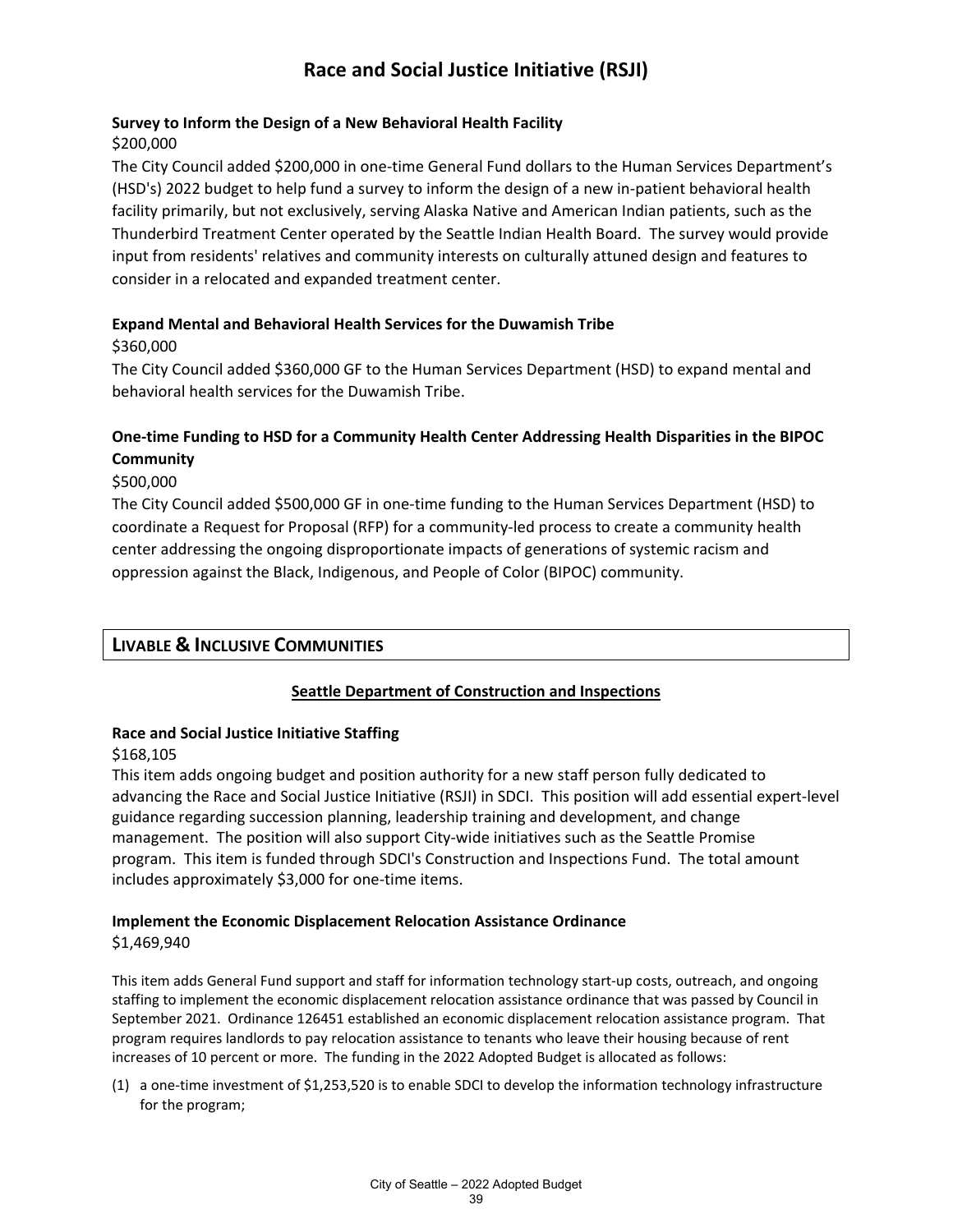- (2) a one-time-time investment of \$20,000 is for SDCI to develop outreach materials that are accessible in a variety of languages; and
- (3) 1.5 FTE Code Compliance Analysts and ongoing funding (\$196,420 in 2022) will be used to administer the program on an ongoing basis once it has started.

The initial start-up period for the program is estimated to be between six and nine months. This item assumes that the additional staff required to implement the program would be hired by the end of the third quarter of 2022.

#### **Office of Economic Development**

#### **Maritime Workforce Development Program**

#### \$500,000

This item adds \$500,000 in one-time resources to develop a workforce development program within the manufacturing and maritime key industries. Rebuilding a stronger, and more equitable economy from COVID-19 cannot exclusively focus on the most immediate, visible impacts of the pandemic. Rather, it will require creating more middle-wage jobs and more wealth-generating businesses in industries that will thrive in the future and ensuring there is equitable access to jobs in, and ownership of, those businesses. Investments in economic inclusion are not only crucial for the city's recovery – they will also make businesses more competitive.

## **Small Business Development Capital (Equitable Communities Initiative)**

#### \$3,755,000

This item adds \$3,755,000 of one-time funding for programming and 1.0 FTE intended to decrease the barriers BIPOC populations face in securing financing for their small businesses. Funding will be provided in the form of small business grants to leverage additional lending as needed for small business growth and expansion that leads to additional small business employment and long-term commercial wealth. This item was recommended by the Equitable Communities Initiative Task Force. This amount, when combined with \$5 million of budget authority from 2021, brings the total funding for this item to \$8,755,00.

#### **Small Business Technical Assistance (Equitable Communities Initiative)**

#### \$1,259,690

This item adds \$1,259,690 of one-time funding for the purpose of providing technical assistance to small businesses. These services will be provided via contractual relationships with local Community Development Financial Institutions ("CDFIs") and other organizations selected through an RFP process in 2021 for the same purpose. This item was recommended by the Equitable Communities Initiative Task Force. This amount, when combined with \$2,500,000 of budget authority from 2021, brings the total funding for this item to \$3,759,690.

#### **Youth Healthcare Career Exploration (Equitable Communities Initiative)** \$259,689

This item adds \$259,689 of one-time funding for programming and 0.5 FTE intended to increase the number of BIPOC representation in the healthcare profession. Funding will be intended for BIPOC focused organizations to create programs that advance youth career exploration activities, mentorships, internships, and partnerships in the health care sector. This item was recommended by the Equitable Communities Initiative Task Force. This amount, when combined with \$500,000 of budget authority from 2021, brings the total funding for this item to \$759,689.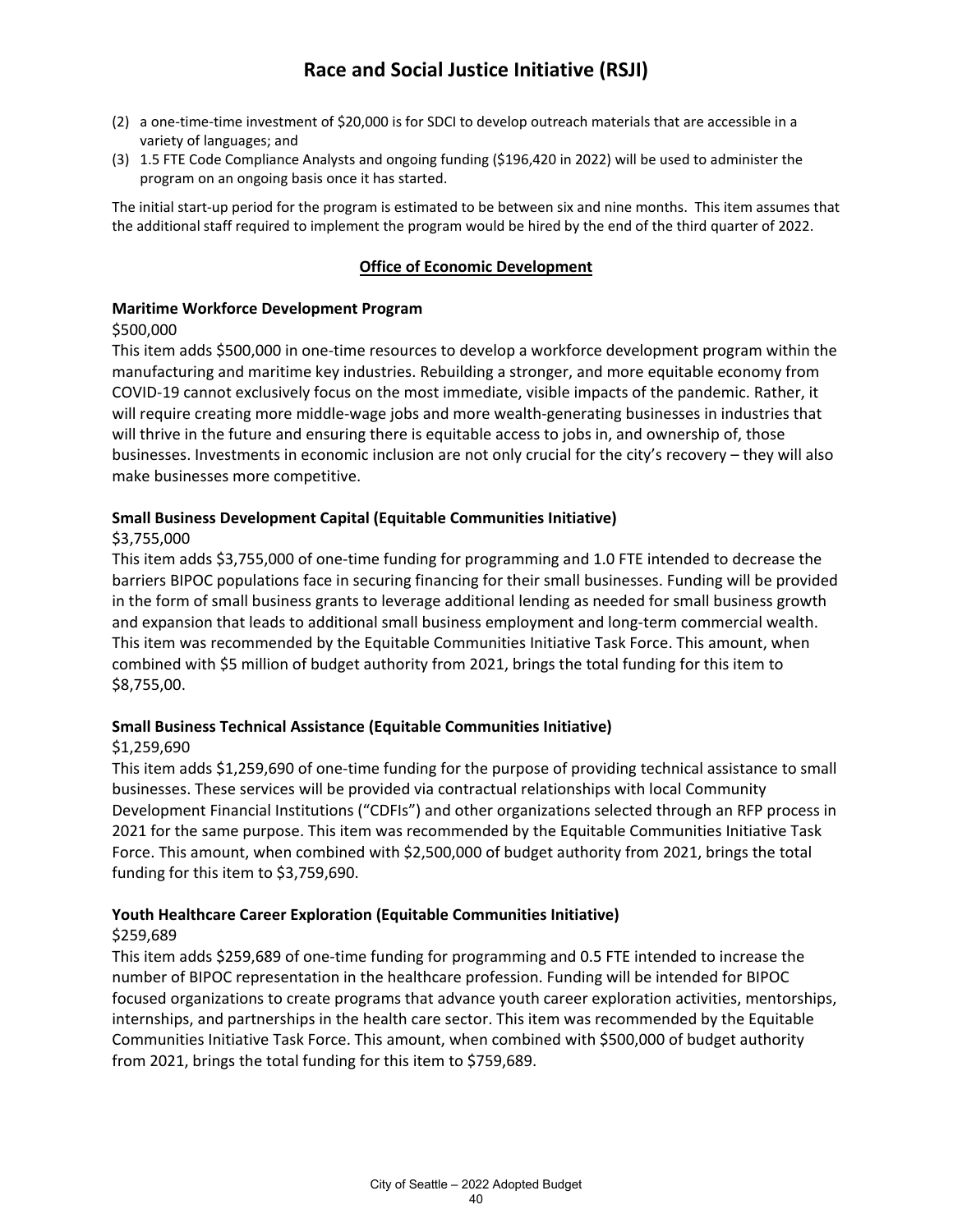#### **Healthcare Career Pipeline (Equitable Communities Initiative)**

## \$439,379

This item adds \$439,379 of one-time funding for programming and 1.0 full time staff member intended to address the need for greater BIPOC representation in the healthcare profession, especially in positions which impact health outcomes, by focusing on programs that support new and/or nontraditional paths into healthcare careers and includes technical assistance for smaller healthcare providers. Funding will be used to contract with partner organizations to develop viable career pathways for intended for BIPOC individuals within the health care profession. This item was recommended by the Equitable Communities Initiative Task Force. This amount, when combined with \$1,700,000 of budget authority from 2021, brings the total funding for this item to \$2,139,379.

#### **Small Business Ownership Fund**

## \$7,600,000

This item adds \$7,600,000 of one-time funding to create a Small Business Ownership Fund. Funding is intended for BIPOC owned businesses in high displacement areas to finance the acquisition and development of commercial space, providing opportunities to own space and build equity. Financing will be paired with OED's technical assistance programs which will support businesses during the construction process.

## **Permit Fee Reform – Racial Equity Toolkit**

\$50,000

This item adds \$50,000 to undertake a Racial Equity Toolkit process around the potential impacts of changing fees for film and special event permitting in the right of way. This investment would help to ensure that any fee reforms were properly informed by an equity analysis prior to potentially proposed legislation.

## **Office of Housing**

# **Investments to Address Residential Displacement (Strategic Investment Fund)**

### \$15,700,000

This proposal provides a dedicated resource for investments in the acquisition of property located in high risk of displacement neighborhoods, including land and buildings, that is specifically intended to address residential displacement. This item is a companion to the \$14.3 million allocation of investments in the equitable development initiative in the Office of Planning and Community Development budget.

## **Homeownership Development (Equitable Communities Initiative)**

#### \$4,875,000

This item adds 4,875,000 of one-time funding for to develop an affordable housing program that creates equitable access to homeownership opportunities intended for Black, Indigenous, and People of Color (BIPOC) households who have been impacted by historically discriminatory housing policies, to remain in the City of Seattle, be rooted in place, and create generational wealth through homeownership. This item was recommended by the Equitable Communities Initiative Task Force. This amount, when combined with \$4,625,000 of budget authority from 2021, brings the total funding for this item to \$9,500,000.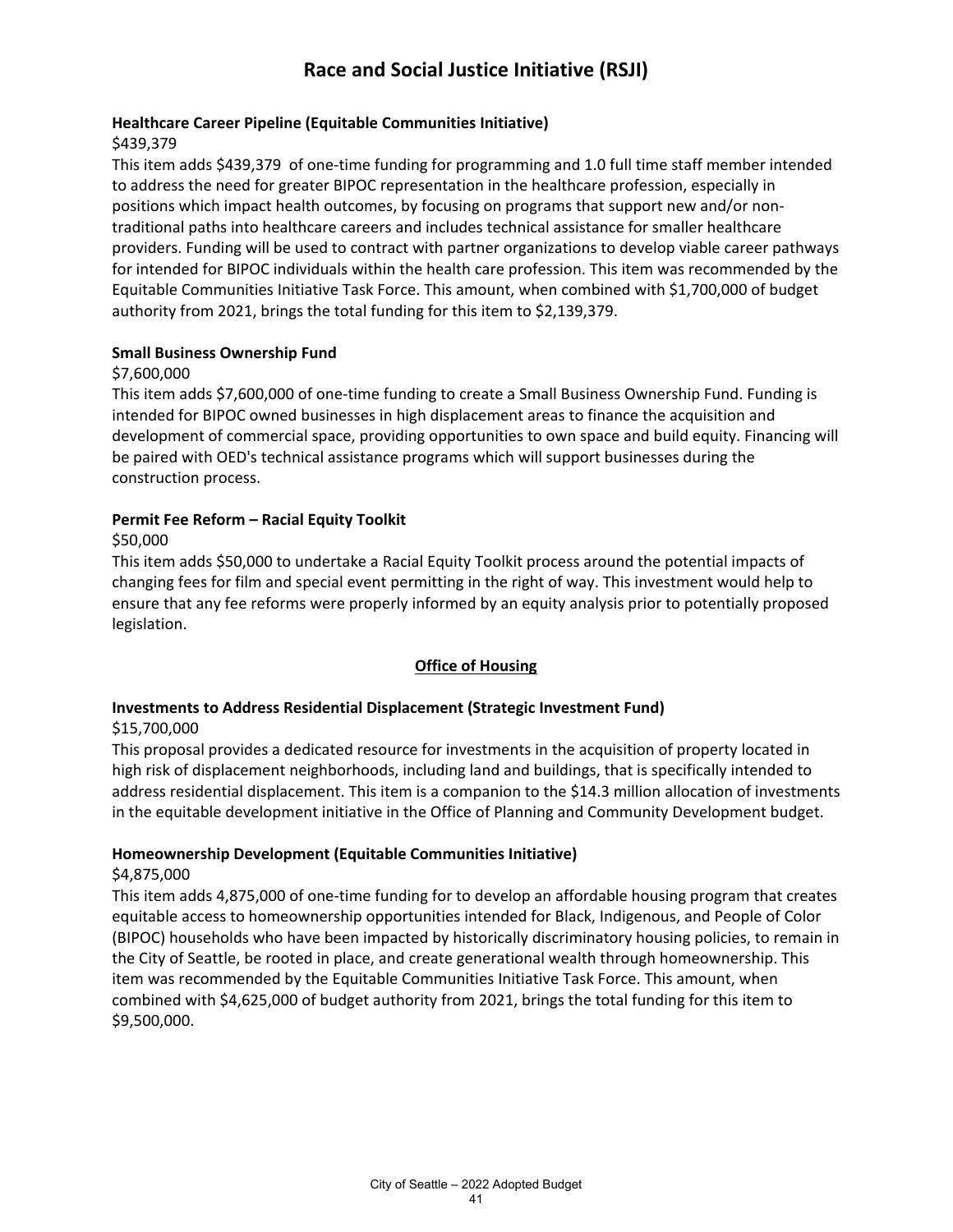## **Ownership Retention Program (Equitable Communities Initiative)**

### \$875,000

This item adds \$875,000 of one-time funding for the Ownership Retention Program, that responds to homeowner's need to stay in their homes and their ability to develop their property as a means to secure assets for generational wealth and stabilize communities at risk of displacement. This item was recommended by the Equitable Communities Initiative Task Force. This amount, when combined with \$875,000 of budget authority from 2021, brings the total funding for this item to \$1,750,000.

## **Single Family Oil Heat Conversion**

## \$1,498,461

This item provides funding to fully meet the 2022 production targets of 125 oil-to-electric heat pump conversions for low-income households regardless of any delay to the Heating Oil Tax. This is part of the Clean Heat Program for oil home heating conversions, which is a collaboration between the OH and the Office of Sustainability and Environment (OSE). This item creates one Property Rehab Specialist position to implement the Clean Heat program. Funding for this program is supported by Payroll Expense Tax resources as it is consistent with the JumpStart policy goals regarding Green New Deal investments. Funding will be supported by the Oil Heat Tax in 2023 and beyond.

## **Workforce Development; Affordable Housing and Homeless Service Providers**

## \$750,000

This item adds \$750,000 of one-time funding to develop and strengthen the workforce in housing social service agencies throughout the city. This investment seeks to advance educational and technical training, intended for BIPOC workers and to create new employment pipelines for the sector while simultaneously ensuring high quality delivery of housing and services to vulnerable people.

## **Office of Immigrant and Refugee Affairs (OIRA)**

## **Language Access and Contracting Capacity**

#### \$246,656

This item increases funding to support language access functions that will increase meaningful access for speakers of languages other than English to Seattle programs and services. The funding adds two positions, the first of which is a Language Access Specialist who will work with the existing specialist in supporting City departments to develop internal Language Access plans and improve their communication with different communities. This position will also actively work with translators in the community to create linguistically accessible materials for the City. The second position will support OIRA's procurement and contracting needs generally and as it relates to Language Access needs. Lastly, this funding covers the operating costs of a City-wide cloud-based computer-assisted translation tool (SmartCAT). This tool will help facilitate City departments' translation requests and will serve as a repository and reference of translated content.

## **Language Premium Staff Stipend**

## \$12,000

This item increases ongoing appropriation authority for language services stipends. Per the Coalition of City Unions collective bargaining agreement, City employees who are multilingual and provide language services, such as interpretation and translation, to communicate with clients and/or other employees in business-related situations are now eligible for a monthly language premium stipend. The amounts in the 2022 budget are estimates based on the eligible employees from 2021.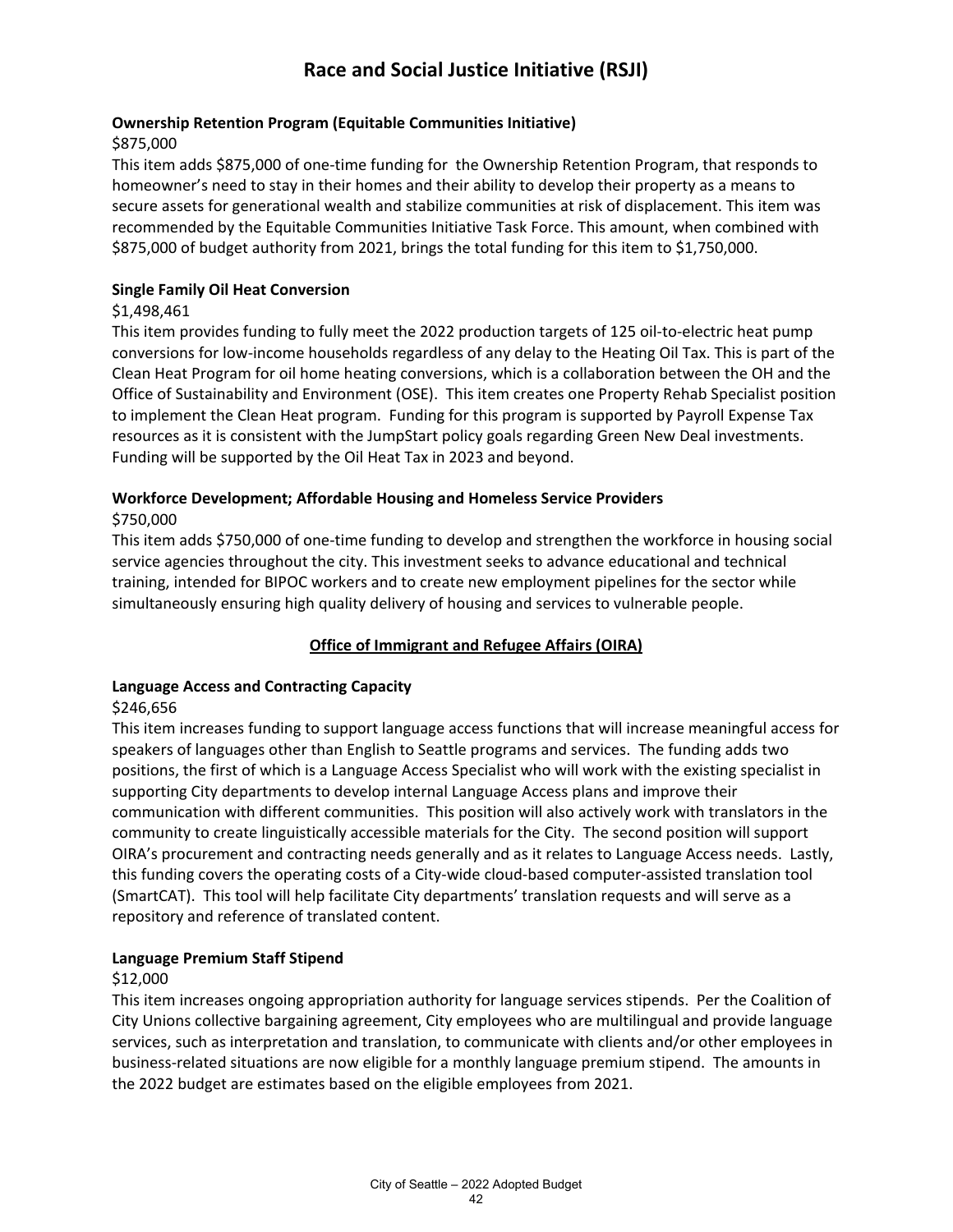#### **Restore Immigrant Family Institute Funding**

\$70,000

The 2021 Adopted Budget suspended funding for the Immigrant Family Institute (IFI) in 2021 because the in-person nature of the programming was not compatible with pandemic social distancing requirements. This item restores funding in the 2022 budget with the intent to resume programming for the IFI. The IFI is an 8-week program that brings together immigrant and refugee families and Seattle Police officers in hopes of creating understanding and relationships.

#### **OIRA-CLFR Re-Employment Pathways for Immigrants and Refugees**

#### \$250,000

This item addresses the negative economic impact of the pandemic on low-wage, limited English speaking immigrant and refugee adults and further invests in their digital skill building and device ownership through the Ready to Work (RTW) program. This further continues opportunities for educational and training pathways to help immigrants and refugee adults obtain family wage jobs.

#### **Office of Labor Standards**

#### **Domestic Worker Standards Board Recommendations**

\$500,000

This item increases appropriation by \$500,000, providing one-time resources for further implementation of recommendations from the Domestic Workers Standards Board (Board). The Board was established by the Domestic Workers Ordinance (Seattle Municipal Code 14.23) to provide a forum for hiring entities, domestic workers, worker organizations, and the public to consider, analyze, and make recommendations to the City on the legal protections, benefits, and working conditions for domestic worker industry standards. In 2021, the DWSB issued recommendations for improving the working conditions of domestic workers, including enhancing outreach and education and pursuing additional policies that address existing needs of domestic workers.

The additional funding supports one or more of the Board recommendations like:

- (1) A study/evaluation of portable paid time off (portable benefits) solutions.
- (2) Funding the creation, translation, and dissemination of new Domestic Workers Ordinance materials and communications.
- (3) Funding partnerships with community organizations to conduct additional outreach and education.

#### **Independent Contractor Legislation Resourcing**

#### \$488,262

This item increases appropriation by \$488,262 and adds two ongoing positions to implement the Independent Contractor Protection Ordinance, passed on June 14, 2021. The ordinance provides labor standards protections for independent contractors, including pre-contract disclosures and a requirement for timely payment, as well as establishing multiple enforcement mechanisms. Ongoing appropriation of \$427,612 will support education and outreach through community partnerships, and ongoing salary costs for 1.0 FTE Paralegal and 1.0 FTE Planning & Development Spec II. One-time appropriation of \$60,650 will support new employee initial set up and initial implementation costs including rulemaking, language access, and outreach and communication efforts like press releases, media campaign, development and/or updates to required forms and notices, and other educational materials.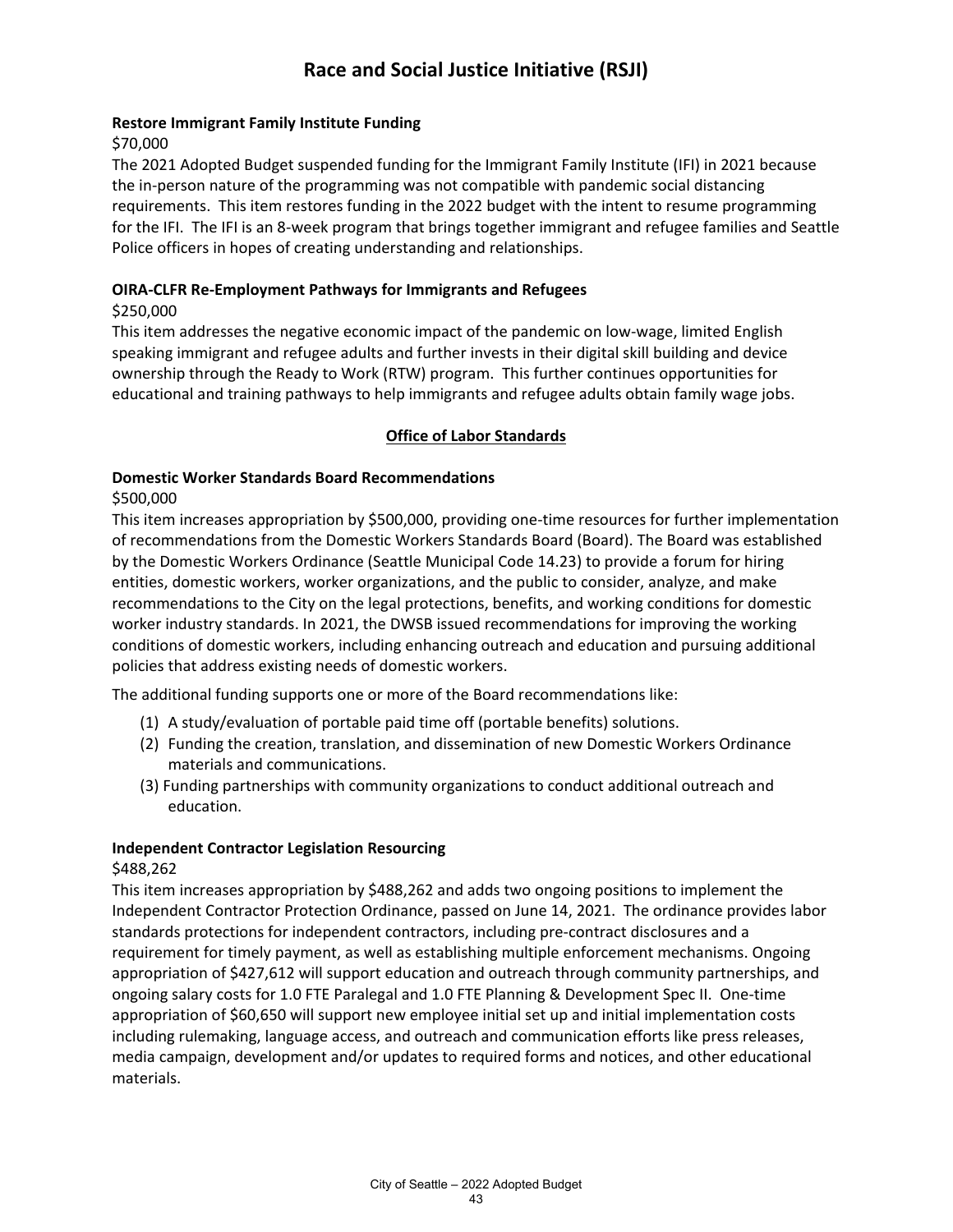#### **Domestic Worker Standards Board Recommendations**

#### \$500,000

This item increases appropriation by \$500,000, providing one-time resources for further implementation of recommendations from the Domestic Workers Standards Board (Board). The Board was established by the Domestic Workers Ordinance (Seattle Municipal Code 14.23) to provide a forum for hiring entities, domestic workers, worker organizations, and the public to consider, analyze, and make recommendations to the City on the legal protections, benefits, and working conditions for domestic worker industry standards. In 2021, the DWSB issued recommendations for improving the working conditions of domestic workers, including enhancing outreach and education and pursuing additional policies that address existing needs of domestic workers.

The additional funding supports one or more of the Board recommendations like:

- (1) A study/evaluation of portable paid time off (portable benefits) solutions.
- (2) Funding the creation, translation, and dissemination of new Domestic Workers Ordinance materials and communications.
- (3) Funding partnerships with community organizations to conduct additional outreach and education.

#### **Department of Neighborhoods**

## **Investment in the Equitable Food Fund (Equitable Communities Initiative)**

#### \$750,000

This item adds \$750,000 of one-time funding and 1 FTE for additional investments in the Equitable Food Fund (EFF). This investment was recommended by the Equitable Community Initiative Task Force. This amount, when combined with \$750,000 of budget authority from 2021, brings the total funding for this item to \$1,500,000.

#### **Increase Equitable Food Fund Programming**

#### \$1,500,000

This item adds \$1.5 million to the EFF for awards. This item adds position authority and allocates funding for 4 FTEs to scale and administer the fund. This funding increase was recommended by the Sweetened Beverage Tax Citizens Advisory Board (SBTCAB).

#### **Chinatown International District Outreach & Engagement**

#### \$151,701

This item adds position and budget authority for 1 FTE Strategic Advisor 1 to provide overall strategic advisement, coordination, and support for the portfolio of investments in the Chinatown-International District (CID).

#### **Restore Funding for South Park Public Safety Coordinator**

#### \$110,000

This item restores funding for the South Park Public Safety Coordinator. Funding for this contract was added on a one-time basis in the 2021 Adopted Budget and as a result removed from the Baseline as previous described. This change is an on-going restoration of funding.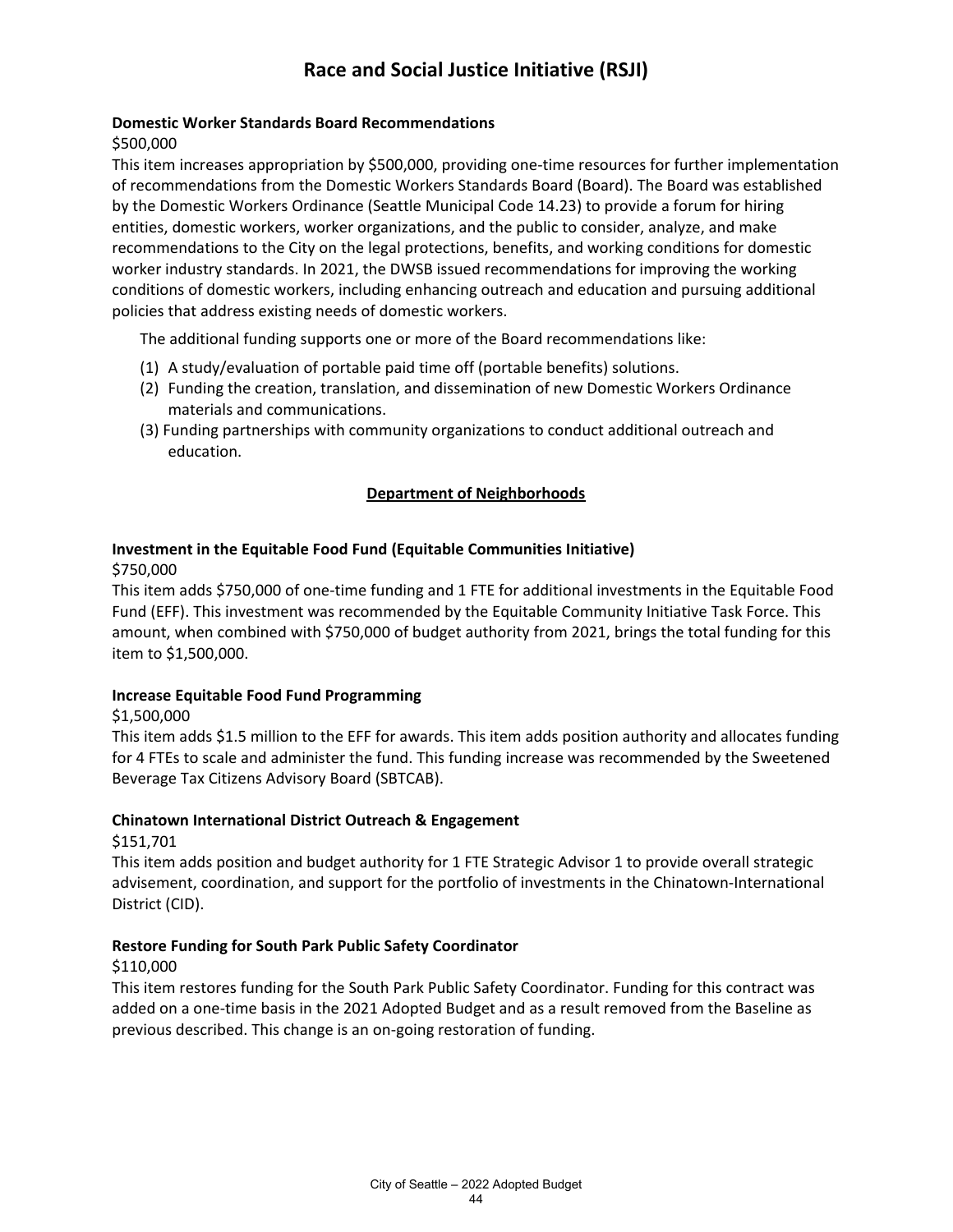## **Provide Resources for Wealth Education (Equitable Communities Initiative)**

### \$900,000

This item adds \$900,000 of one-time funding to develop a holistic wealth education program intended to support BIPOC residents and business owners build wealth and achieve stability. The program should include a pipeline of generational wealth resources related to homeownership, business development, financial planning, education, and health and leverage technology to connect BIPOC communities to available services from the City and partner organizations. This investment was recommended by the Equitable Community Initiative Task Force. This amount, when combined with \$1,800,000 of budget authority from 2021, brings the total funding for this item to \$2,700,000.

#### **Guaranteed Basic Income Program**

#### \$200,000

This item adds one-time General Fund to develop a pilot Guaranteed Basic Income (GBI) program by no later than 2023. GBI programs seek to reduce poverty and foster racial equity by providing individuals with guaranteed cash payments on a regular basis.

## **Office of Planning and Community Development**

#### **Equitable Development Initiative and Strategic Investment Fund Expansion**

## \$14.3 million

This item utilizes funding from the JumpStart Payroll Expense Tax to expand the Equitable Development Initiative (EDI) and its sister program, the Strategic Investment Fund (SIF). Funds will be distributed through a 2022 grant application process. This item also includes three new staff positions. A Grants and Contracts Specialist will support the technical aspects of the contract and invoicing processes at OPCD, and two Planning and Development Senior positions will provide additional project management capacity and technical assistance to community organizations as they build organizational capacity, work on project development, and work through legal, financial, and organizational issues. This item is a companion to the \$15.7 million allocation of investments to address residential displacement in the Office of Housing budget.

#### **Duwamish Valley Program Development Projects**

## \$2.3 million

This one-time item funds essential improvements to the South Park Neighborhood Center to establish it as a Resilience Hub that benefits the community by housing community-supportive services, providing clean air, serving as a cooling center, and operating with solar energy. The funding will also support design and implementation of community-supportive uses and/or economic development uses as part of the development of the Unity Electric site, as well as community-supportive gathering spaces in Georgetown. This funding will also ensure the building design includes climate resilience infrastructure such as solar energy at the South Park Community Center. These items are part of a package of investments that expand the Duwamish Valley Program in 2022 and is funded by Payroll Expense Tax (JumpStart) funds.

## **Indigenous-Led Duwamish Sustainability Funding**

#### \$180,000

This item adds \$180,000 of one-time General Fund to support Indigenous-led energy efficiency projects in the Duwamish Valley. The funding is intended to support Indigenous-led sustainability and cultural preservation projects such as those proposed for the Duwamish Longhouse and Cultural Center.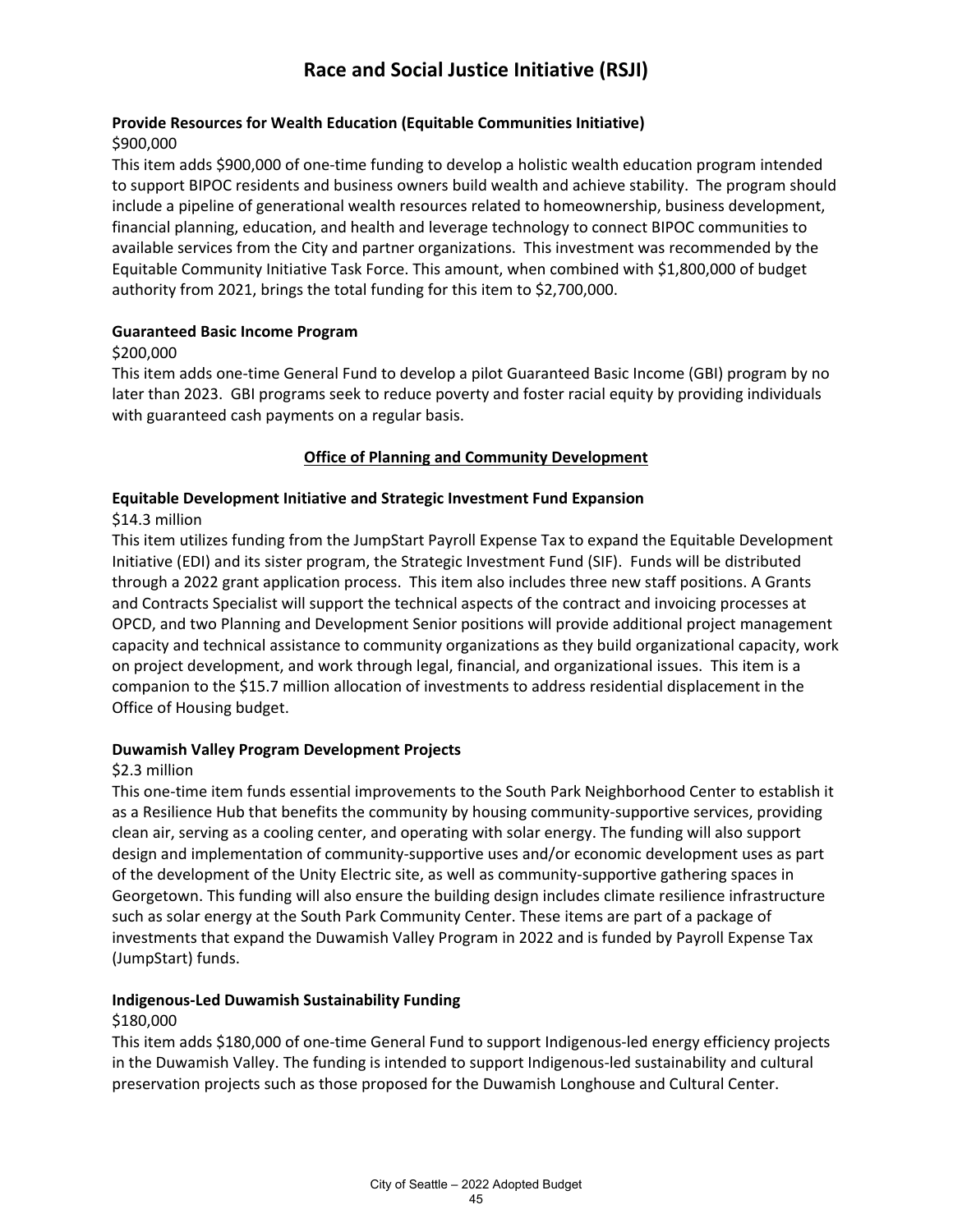Projects to be funded could include rain water collection and filtration systems and rain garden and green roof infrastructure.

#### **Duwamish Valley Program - Staffing and Engagement**

#### \$192,722

This item supports implementation of the Duwamish Valley Action Plan. It provides a 3-year sunset position that enables OPCD to hire a program coordinator for the Duwamish Valley Program (DVP); it also includes \$30,000 to support meaningful, inclusive and coordinated community engagement. These items are part of a package of investments that expand the Duwamish Valley Program in 2022 and is funded by Payroll Expense Tax (JumpStart) funds.

#### **Indigenous Planner**

#### \$158,684

This item creates the City's first staff position dedicated to Indigenous Planning. The position will develop frameworks and processes for incorporating Indigenous planning concepts into City planning and community development work; it will also expand the City's planning approach and increase the ability to engage with the Indigenous Seattle Working Group and other Indigenous Seattle residents. The intent is to enable the City to transition from the erasure of Native American culture and experiences to a process where Indigenous methodologies are incorporated and implemented. This item also supports the City's climate resilience, transportation, and green infrastructure goals.

#### **Equitable Zoning Outreach**

#### \$25,300

This one-time item enables OPCD to partner with affected community to develop equitable development zoning tools; it also builds on OPCD's efforts to develop land use strategies that support equitable development. The goal is to address barriers in the City's land use and zoning regulations that make it difficult for EDI and other affordable housing and community-based development projects to succeed. Funding will be used to compensate community members for participating in a steering committee that will shape the equitable zoning tools; support engagement by providing translation, childcare, food, or online outreach/advertising; and engage community-based subject matter experts, e.g., Black and Indigenous developers, architects, and organizers, to advise OPCD.

#### **RSJI Training**

#### \$26,000

The 2022 Adopted Budget funds RSJI trainings and activities for the Planning Commission, the Design Commission, and OPCD. This item provides four annual RSJI training sessions for new and continuing Commissioners. It also provides funding for RSJI trainings and presentations for OPCD staff. OPCD's baseline budget does not include funding for these activities.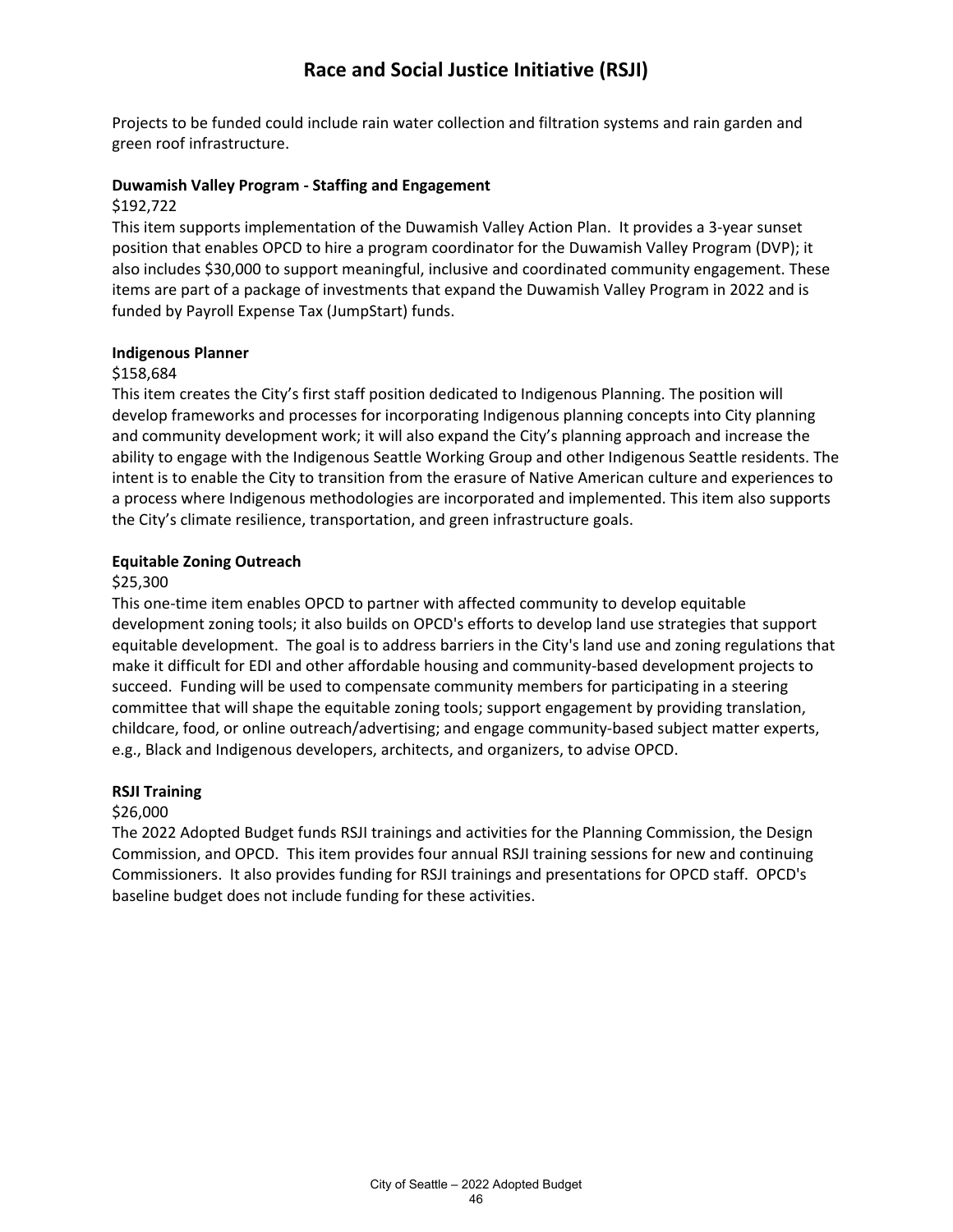## **PUBLIC SAFETY**

## **Community Police Commission (CPC)**

### **Pilot Community Police Oversight Young Leader Internship & Fellowship Program** \$32,044

As an organization, CPC has identified significant high barriers that keep youth from being able to engage in changing public safety. There is also a lack of opportunity, training, and support for youth to be connectors in their own communities and be appropriately compensated for professional work in the field, and to empower and embolden their communities to advocate for their own vision of public safety. This proposal aims to fill the gap of opportunities for Black, Indigenous, Latinx, Pacific Islander, Immigrant or Refugee youth from our community to be formally trained in and compensated for work in transforming public safety. These leaders will in turn have access to many opportunities that are not often available to youth of color. The point of this fellowship is to center and lift up historically underserved populations and to help develop their voices and professional skills.

## **Seattle Fire Department**

#### **Add Diversity Recruitment and Work Culture FTE**

\$166,663

This item restores a position that was eliminated as part of the COVID reductions in the 2021 Adopted Budget. This 1.0 FTE will focus on advancing the department's goals of promoting diversity, equity, and inclusion in the workplace, spanning from recruitment to retention.

## **Seattle Municipal Court**

#### **Increase to Jail Diversion Subsidized Home Monitoring Program** \$88,000

The increased funding would continue to remove the barrier of economic ability for participation for the indigent defendants as EHM has been self-funded by the defendants paying based on their income scale. There is still economic barrier that creates a gap, which adversely impacts indigent communities and lower income communities of color. This vital subsidy is critical for reducing that economic inequality and disparity in our public safety system.

## **Contract With Community-based Provider Social Worker in the Community Resource Center** \$140,000

This item funds a social worker/case manager in the Community Resource Center (CRC) at the Court. This position is intentionally called-out as a non-court employee to bridge the gap between community-based non-profits and the clients who present in need of services at the Seattle Justice Center. The position will make culturally appropriate referrals to community-based agencies which will support clients in services with the goal of long-term self-sufficiency outside of the court system. The mission of the CRC is to "make it easy for individuals to access life-changing services so that they can move forward in health and stability." CRC services are available to all members of our community, and many programs and services are aimed at assisting low-income communities of color, especially Black and African Americans who have historically been the most disadvantaged group with the lowest income levels in our region.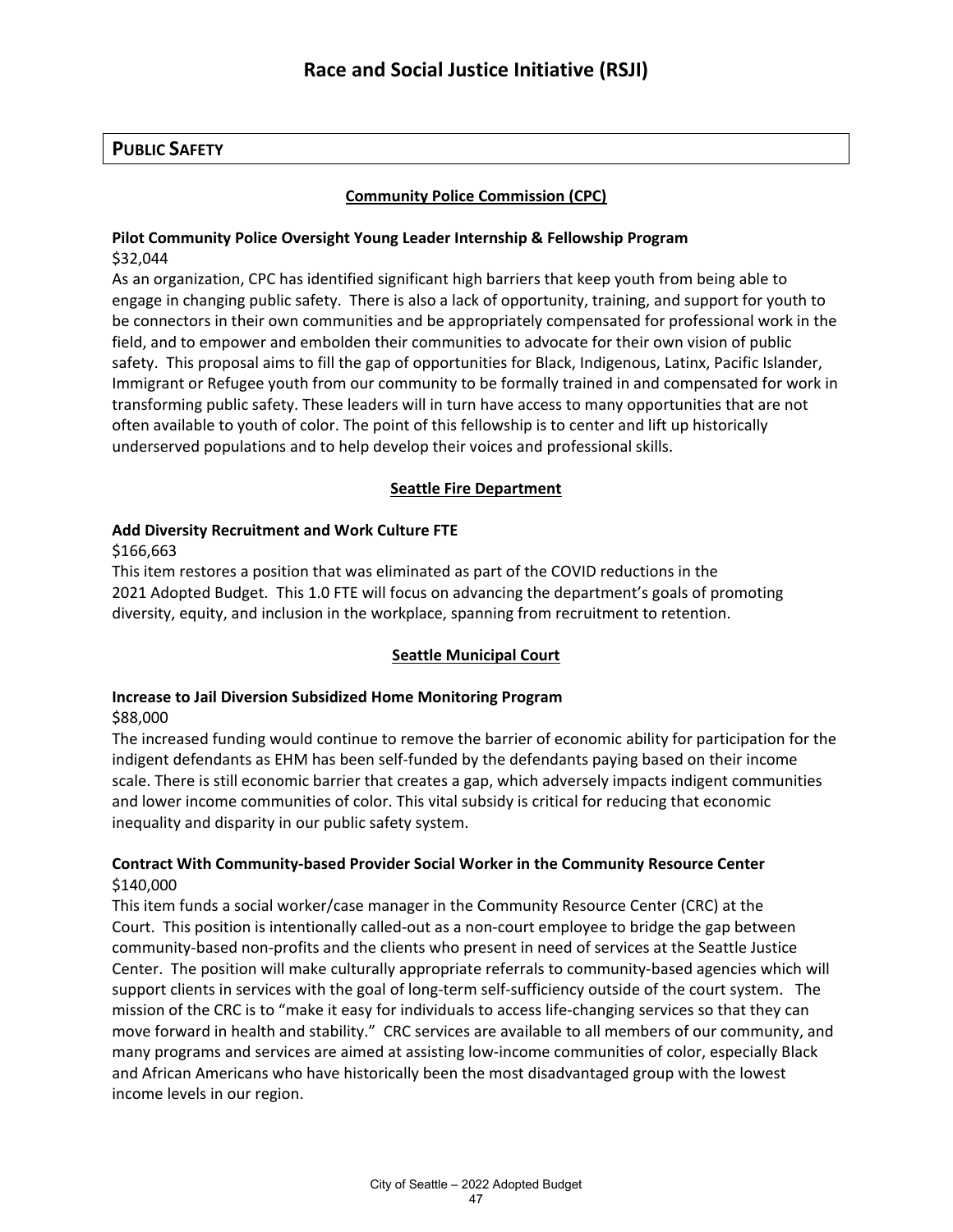#### **Seattle Police Department**

#### **Office of Police Accountability Video Analyst**

#### \$156,698

This item includes ongoing funding for a full-time video content creator who will be responsible for analyzing and creating video/audio content that is specific to every applicable OPA case with video or audio (in-car video, body worn video, public video, 911 calls, etc.) that details the information used to make investigative decisions. As OPA continues to build relationships and trust in the community, it is essential that OPA has the appropriate staffing to support OPA's transparency and accountability goals. OPA's complaint process directly affects vulnerable and disadvantaged communities, as often complainants are from these communities; race and ethnicity is a prominent and important issue between these communities and the Department. In order to serve these communities and improve relations, OPA must continue to improve the accessibility of all portions of the complaint process, which includes sharing investigative evidence used in the decision making process, and having information regarding the findings available outside of the written English language.

## **UTILITIES AND TRANSPORTATION**

#### **Seattle Public Utilities**

#### **Drainage and Wastewater Apprenticeship Program**

#### \$500,000

This item increases Drainage and Wastewater Fund appropriation to pay for five additional apprentices in the Drainage and Wastewater (DWW) Line of Business. This would increase apprenticeships to twelve, from a baseline of seven. Positions are loaned by Seattle Department of Human Resources (SDHR). Hiring for Drainage and Wastewater Apprentices would aim to draw on a diverse cohort, providing a critical jobs pathway.

#### **Shared – Green New Deal Business Development Strategy**

#### \$600,000

This item pilots a community grant program focused on green workforce development specific to the water and waste sectors and will complement the City of Seattle's Green New Deal initiative. This effort will focus on local green business and sustainability investments, especially in BIPOC and other historically underserved communities. The pilot will initially fund \$600,000 in grants, leveraging existing position authority for oversight and within waste and waste related job and business efforts. These will specifically focus on job opportunities for BIPOC community members, historically disadvantaged communities, and at-risk youth by offering support services to increase competitiveness in the labor market.

#### **Shared – DON MOA Expansion**

#### \$312,000

The 2022 Adopted Budget for Seattle Public Utilities funds expanded community engagement and education efforts in partnership with the Department of Neighborhoods (DON). This body of work will include expanded efforts for donation matching, expanded outreach, and RSJI trainings, and funds capacity for inclusive engagement between community and the Customer Review Panel.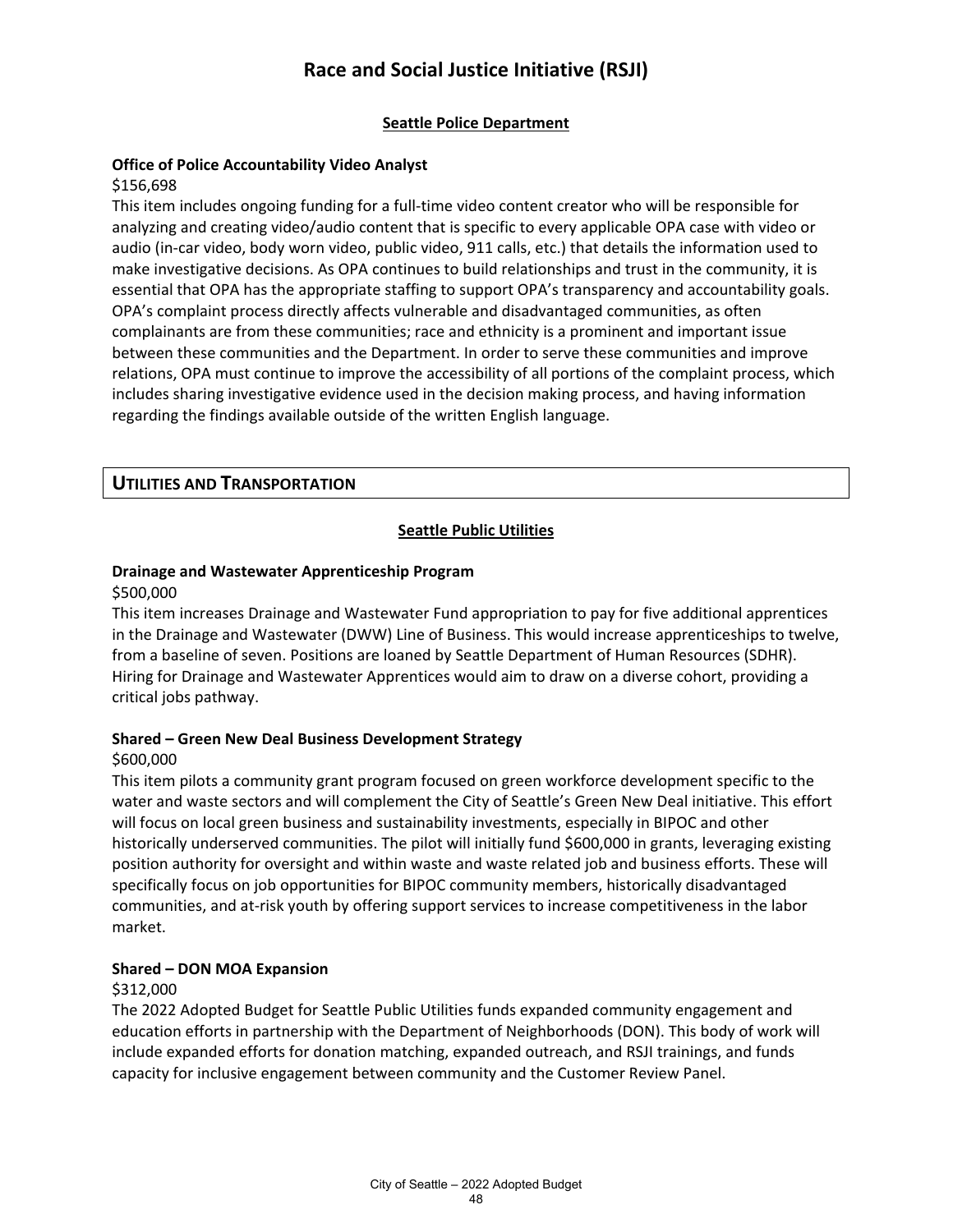#### **Expanded RV Remediation**

#### \$556,063

This item transfers \$556,064 in General Fund authority from Seattle Department of Transportation (SDOT) and adds one field coordinator in order to support expanded Recreational Vehicle (RV) cleaning services as part of a broader RV remediation program. The Field Coordinator (1.0 FTE) will connect individuals residing in RVs/vehicles to resources, facilitate trash removal around vehicles in the right-ofway (ROW), and to manage storage of personal belongings, as required, as part of the City's efforts to increase access to the ROW. This work will include expanding Purple bag distribution and collection to RV sites, at up to 10 RV sites weekly serving ~30% of RV need. Moreover, there will be additional cleanings at smaller RV sites. New contracted teams will work 4 days a week and identify and clean sites in one of five zones per day. The number of sites will vary based on size and amount of trash. This provides direct hygiene services to persons experiencing limited shelter, who are disproportionately from communities of color.

#### **Seattle Department of Transportation**

#### **TNC Tax Funding for ReSET O&M Programs**

#### \$150,000

This item adds \$150,000 of Transportation Network Tax funding to pedestrian and public space improvements as part of the City's equitable recovery effort focused on addressing the disproportionate impact of the events of the past year and how recovery efforts should be prioritized in those communities. This is a companion request to Capital Program expansion of \$650,000, which aims to create an equitable and vibrant recovery through a series of pedestrian, transit access and livability improvements. This will support one-time operation and maintenance efforts for improvements that are not creating capital assets, such as pavement marking and painting.

#### **TNC Tax Funding for ReSET Capital Programs**

#### \$650,000

This item funds public space projects aimed at supporting equitable and vibrant recovery through a series of pedestrian, transit access and livability improvements. This investment would focus on spaces that bring people together to support community recovery. Project work includes street lighting improvements, pedestrian paving projects, crosswalks, curb ramps, and more in communities that have historically seen less investment in transportation infrastructure.

#### **Transportation Equity Workgroup**

#### \$183,709

This item increases appropriation by \$183,709 to continue funding for the Transportation Equity Workgroup (TEW) from the Transportation Network Company (TNC) tax proceeds. Appropriation for the non-labor TEW expense is currently one-time funding, ending in 2021. This item changes the funding from one-time to ongoing to continue this important work in delivering projects with a focus on impacts to BIPOC communities.

#### **Duwamish Valley Investments - 8th Ave Pedestrian Improvements**

#### \$1,750,000

This change is part of a package of investments that expand the Duwamish Valley Program for 2022. The expanded program is intended to increase opportunities for youth and provide community and economic development in accordance with the Duwamish Valley Action Plan. This item will link the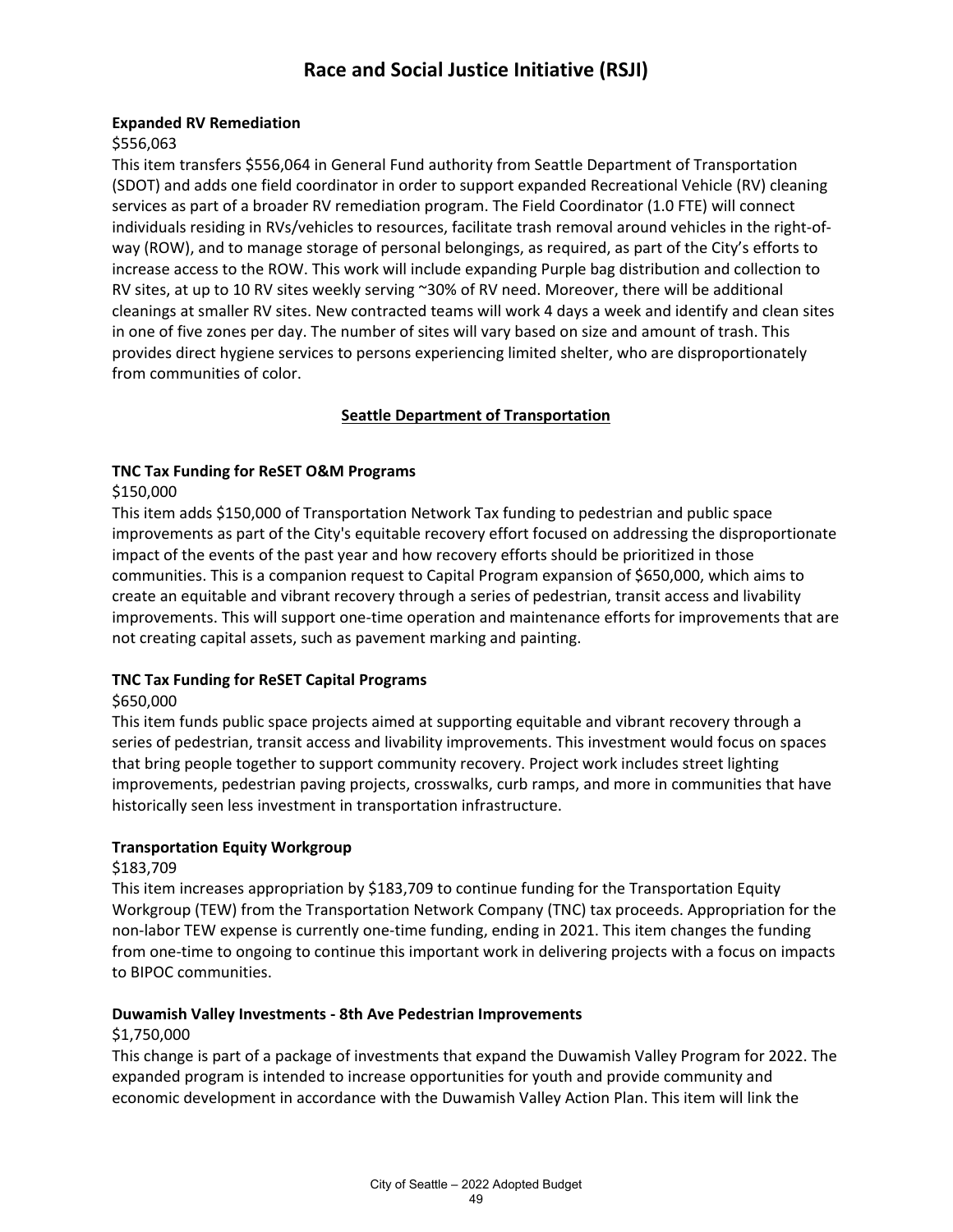Georgetown community to its only waterfront access by improving 8th Avenue South and the street end park, including pedestrian safety, natural drainage, and open space.

### **Office of Sustainability and Environment (OSE)**

### **Oil Home Heating Conversion**

#### \$200,000

This Green New Deal item adds \$200,000 in one-time Payroll Expense Tax (Jumpstart) funding to support the Clean Heat Program for oil home heating conversions. This funding will provide for temporary staffing at OSE for implementation, fund 80 middle-income rebates, and fund targeted outreach in racially diverse neighborhoods with a high percentage of oil heated homes. This includes strategic marketing and communication to ensure rebate opportunities reach neighborhoods with lower participation rates as well as communities most impacted by environmental and racial injustice. An accompanying \$1.5 million item for fully funded low-income home heating conversions is in the Office of Housing's budget.

## **Clean Energy Pre-Apprenticeship Scholarships**

## \$1,000,000

This Green New Deal item adds \$1,000,000 in federal funding (CLFR) to OSE's budget to provide scholarships for 75-100 individuals to participate in pre-apprenticeship training. This funding covers application and enrollment costs, tools, PPE, and work gear. It also provides post-training support services for new apprentices, in order to support retention in the clean energy workforce. Funding will also support targeted inclusive outreach (in-language and through trusted networks) to advance green and just workforce development and priority hire goals.

#### **Increase to Environmental Justice Fund**

#### \$550,000

This item adds \$550,000 to the Environmental Justice Fund. This is aligned with a recommendation from the Equitable Communities Initiative Task Force for immediate and long-term funding for communitybased efforts to address health disparities. These investments will aim to address health disparities through investments in food access and environmental justice.

#### **Support for Duwamish Valley Businesses**

#### \$275,000

This item increases appropriation authority at the Office of Sustainability and Environment in order to support small and industrial businesses in South Park and Georgetown with COVID-19 relief and response, technical assistance, marketing support, financial advice, marketing, and providing local vendors better opportunities for City contracting and procurement. These items are part of a package of investments that expand the Duwamish Valley Program in 2022.

## **Funding for Greening of Industrial Properties**

#### \$300,000

This item increases appropriation authority at the Office of Sustainability and Environment in order to fund community-led efforts to green the industrial areas of South Park and Georgetown. This funding would support grants to community-based organizations for outreach, engagement, and implementation in private industrial properties. Some of this funding may also support Seattle Department of Transportation and Seattle Public Utilities in these departments' efforts to green the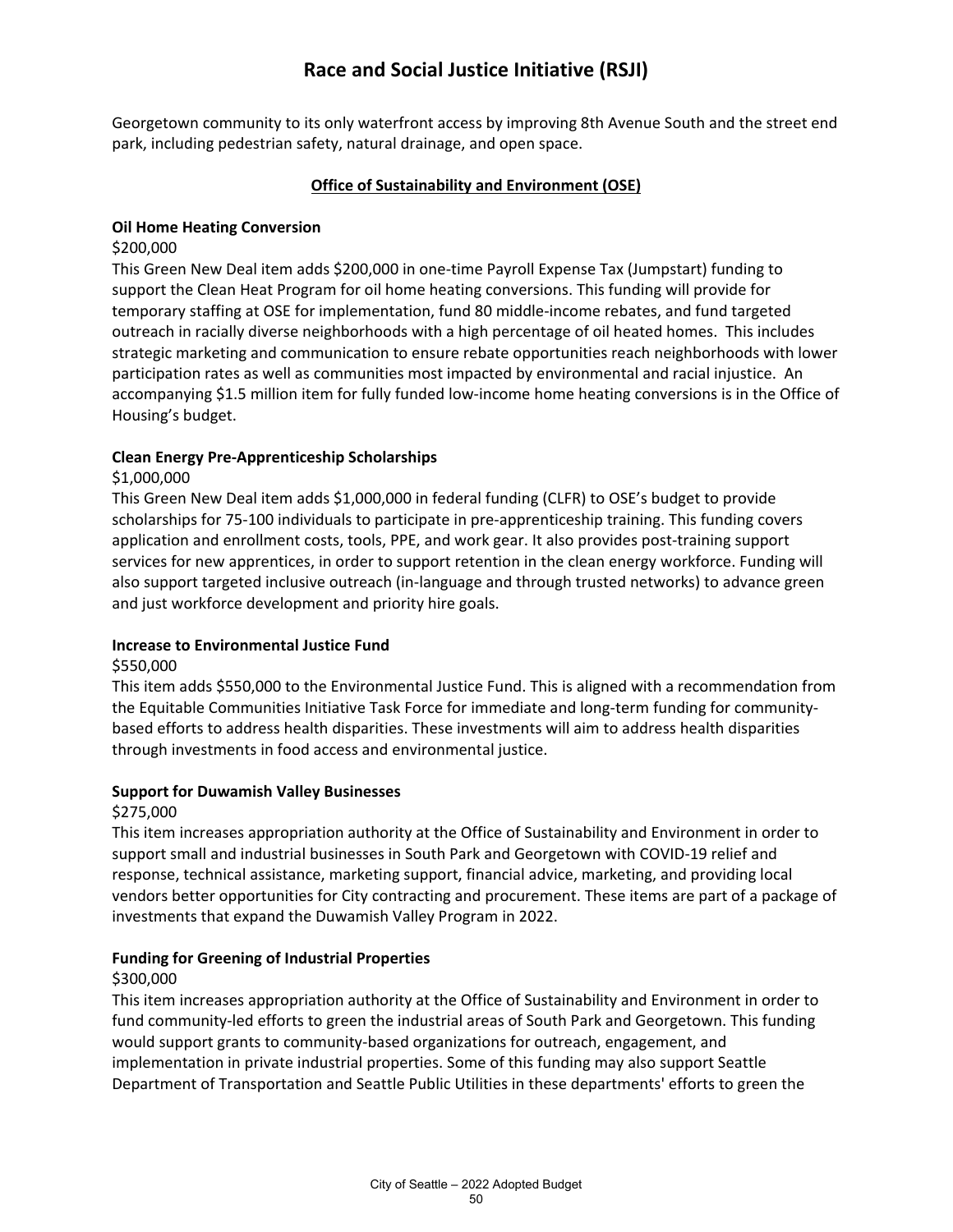right of way and work related to water management. These items are part of a package of investments that expand the Duwamish Valley Program in 2022

#### **Expand Duwamish Valley Youth Corps**

\$500,000

This item increases appropriation authority at the Office of Sustainability and Environment in order to expand the Duwamish Valley Youth Corps. This item provides funding for expanded participation, capacity building, youth workforce development, and recreational programming. It also supports Green New Deal goals around green investments and workforce development. These items are part of a package of investments that expand the Duwamish Valley Program in 2022.

#### **Rebates for Heavy Duty Electric Vehicles**

\$1,000,000

This item increases appropriation authority at the Office of Sustainability and Environment for a program offering rebates for electric heavy duty vehicles in the Duwamish Valley, such as drayage trucks, school buses, and other fleets. This builds on a current grant-funded partnership with SCL, Duwamish River Cleanup Coalition, African Chamber of Commerce, and the Northwest Seaport Alliance to explore how to electrify drayage trucks in a manner that does not burden independent BIPOC truck owners/drivers. This program advances RSJI goals by providing crucial economic assistance as well as furthering air quality goals, and helping to achieve a just climate transition. These items are part of a package of investments that expand the Duwamish Valley Program in 2022.

#### **Duwamish Green Workforce Development Investments**

#### \$275,000

This item increases appropriation authority at the Office of Sustainability and Environment in order to fund efforts to connect upcoming developments in the Duwamish Valley with local job creation. This funding will address priorities from the Industrial and Maritime Strategy as well as the Duwamish Valley Action Plan, and will focus on green economy careers, aiming to facilitate pathways to jobs in manufacturing, logistics, and the maritime sector, as well as work supporting sea level rise adaptation, the electric vehicle industry, and climate change resilience. These items are part of a package of investments that expand the Duwamish Valley Program in 2022.

#### **ADMINISTRATION**

#### **Office of the Employee Ombud**

#### **Increase Anti-Hate Crimes Training Capacity**

#### \$151,701

This item creates a 1.0 FTE Strategic Advisor 1, Exempt pocket in the Office of the Employee Ombud (OEO), and increases ongoing appropriation authority by \$151,701 to OEO. The ongoing body of work for this position is training development and coordination related to anti-hate crimes and crimes of bias within City departments and the city at large. This body of work was created in response to the Mayor's Executive Order 2020-01: Addressing Hate Crimes and Crimes of Bias, as well as Seattle City Council Ordinance 126308.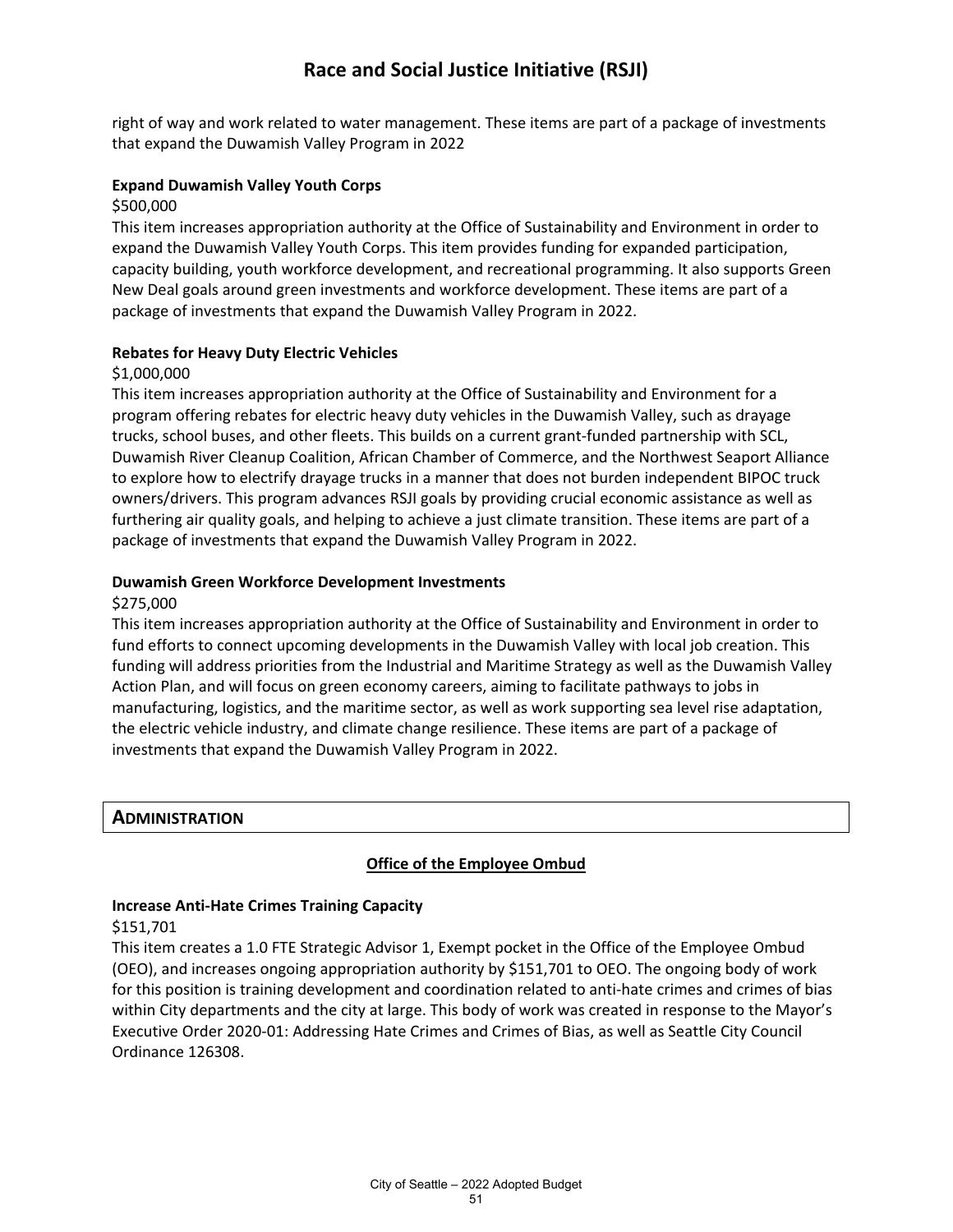### **Department of Finance and Administrative Services**

### **Equitable Communities Initiative (ECI) Funding for Workforce Equity and WMBE support**  \$250,000

This item, recommended by the Equitable Communities Initiative Task Force, adds one-time funding to provide technical assistance to WMBE firms to do business with the City and aims to provide wraparound services to support construction apprenticeship training and retention of Black and Indigenous People of Color community (BIPOC) apprentices and workers. This amount, when combined with \$1 million of budget authority from 2021, brings the total funding for this item to \$1,250,000.

#### **Finance General**

#### **Participatory Budgeting Reserve**

#### \$2,800,000

The 2022 Adopted Budget includes ongoing funding for the participatory budgeting process. In 2021, the administration of the participatory budgeting process was shifted from the Department of Neighborhoods (DON) to the Office for Civil Rights (OCR). OCR's mission is to end structural racism and discrimination through accountable community relationships and anti-racist organizing, policy development, and civil rights enforcement. Also in 2021, positions were added to the Office for Civil Rights (OCR) to develop a Request for Proposal (RFP) to select an organization to run the participatory budgeting process.

The 2021 Adopted Budget included \$28.3 million for Participatory Budgeting. The 2022 Proposed Budget included \$30 million in Finance General to be reserved for future allocations. The City Council reduced these reserves by \$27.2 million, assuming resources from 2021 will carry forward to offset the reduction.

#### **Reserves for Public Toilets \$1,000,000**

The 2022 Adopted Budget adds \$1 million to Finance General (FG) Reserves for the creation of two permanent public toilets in areas of the city with the highest concentration of neighbors living unhoused.

The Council has requested that the Executive use the \$1 million to form an interdepartmental team to create an implementation plan for two new permanent public toilets to be deployed by the City and made available to the public in 2022. The Council also requests that the Executive provide a written status report or a presentation to the Council's Select Committee on Homelessness Strategies and Investments, or its successor committee, by June 1, 2022.

Seattle Public Utilities (SPU) also received \$400,000 for the temporary deployment of additional portable toilets.

#### **Reserves for Juneteenth Holiday**

#### \$620,000

The 2022 Adopted Budget adds \$620,000 to Finance General to fund a Juneteenth holiday for City employees; this is the estimated amount to cover direct costs of minimum staffing requirements for the additional holiday. \$500,000 is added in the General Fund, \$20,000 in Seattle City Light's Fund, \$50,000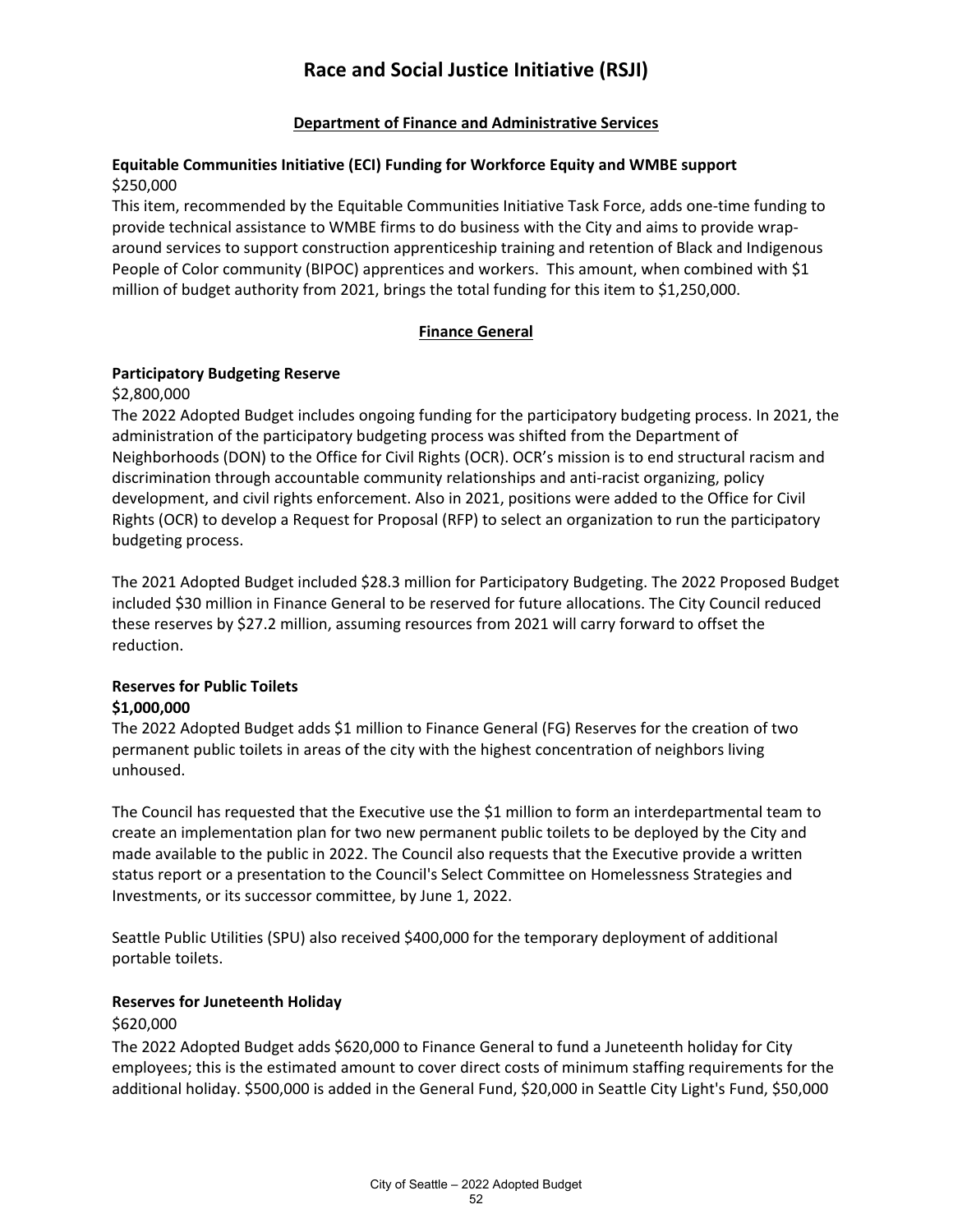in Seattle Public Utility's Water Fund, and \$50,000 in Seattle Public Utility's Drainage and Wastewater Fund.

In September 2021, the Council introduced Council Bill 120184, legislation that would establish Juneteenth as a legal holiday for certain City employees and a parking holiday. The legislation would automatically cover non-represented employees and would cover represented employees subject to their union's agreement. The legislation would not apply to uniformed police and fire employees as those employees establish their holidays by collective bargaining agreement.

These funds will need to be transferred to relevant departments through budget legislation in 2022.

#### **Seattle Department of Human Resources**

#### **Restore Career Quest Scholarships and Implement Central Mentorship Tracking** \$175,000

This item increases ongoing appropriation authority by \$175,000 to the Seattle Department of Human Resources Workforce Equity Unit. \$150,000 will be used to reinstate Career Quest scholarships for City employees, and \$25,000 will be used to purchase and maintain software to align, enhance, and bring to scale the City of Seattle's 7+ mentorship programs. The Career Quest program has a proven track record of providing opportunities for employees, particularly female and persons of color, to learn new skills by matching them with career coaches who help them to identify and plan career goals and access career development workshops that directly increase their performance and productivity.

#### **Reinstate the City Leadership Academy Program**

#### \$249,239

The 2022 Adopted Budget adds \$249,239 for operational budget authority to reinstate the program and ensure it continues to equip leaders with the skills to lead change, develop an inclusive culture, and collaborate across departments, as well as add a 1.0 FTE Strategic Advisor 1 position to act as permanent program coordinator. The City Leadership Academy (CLA) is partially funded by \$5,000 departmental sponsorships per employee accepted into the program. The (CLA) is a nine-month development program for City of Seattle employees who want to expand their leadership skills, create change, and model racial equity, social justice, and inclusion. The CLA is a key strategy in creating a safe and inclusive workplace, as well as providing pathways for advancement for City personnel.